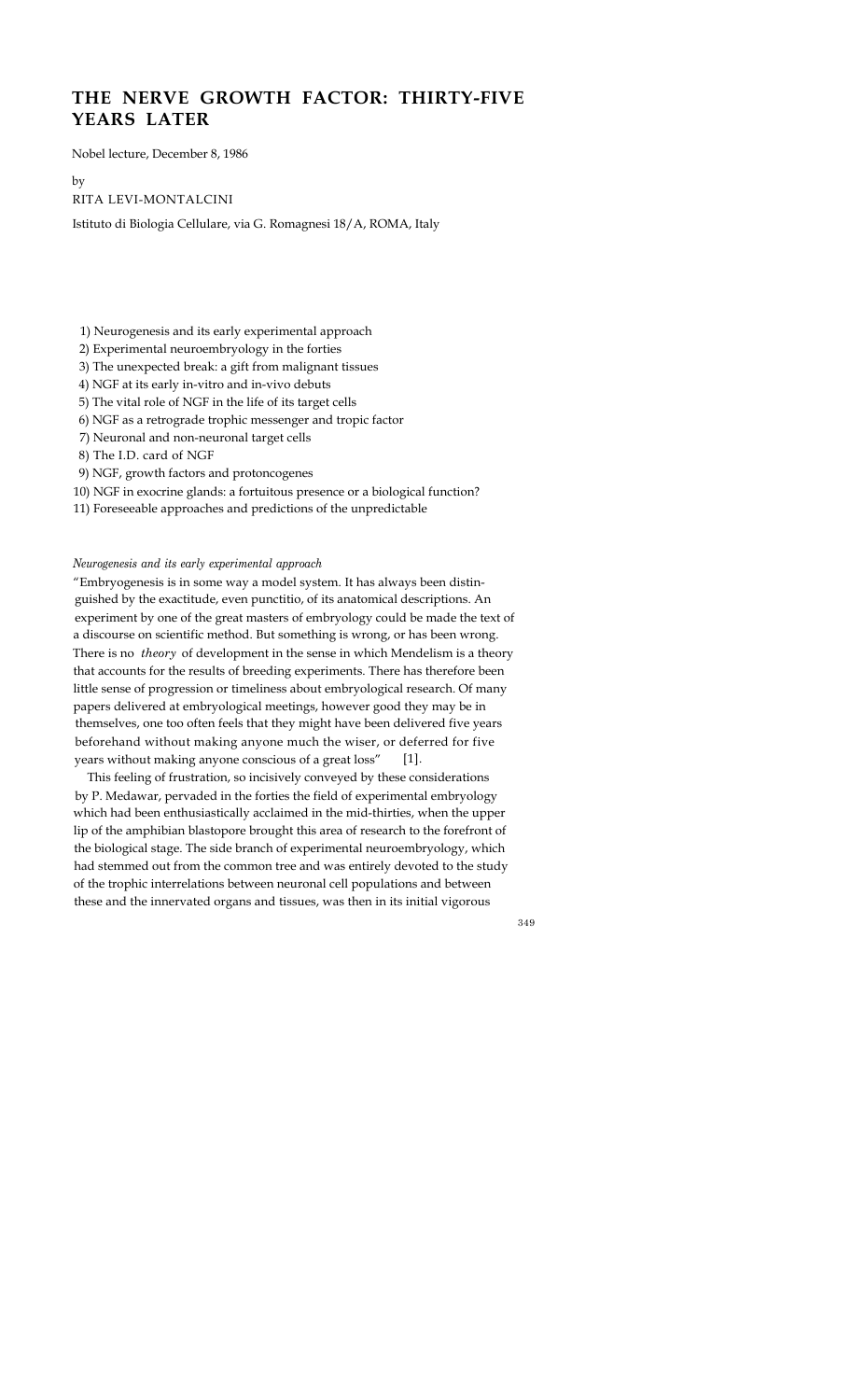growth phase. It in turn suffered from a sharp decrease in the enthusiasm that had inflamed the pioneers in this field, ever since R. G. 'Harrison delivered his celebrated lecture on this topic at the Royal Society in London in 1935 [2]. Although the alternate 'wax and wane' cycles are the rule rather than the exception in all fields of human endeavor, in that of biological sciences the 'wane' is all too often indicative of a justified loss of faith in the rational and methodical approach that had at first raised so much hope.

A brief account of the state-of-the-art of experimental neuroembryology in the forties, when interest in this approach to the study of the developing nervous system was waning, is a prerequisite for understanding the sudden unforseeable turn of events which resulted in the discovery of the Nerve Growth Factor.

#### *Experimental neuroembryology in the early forties*

The replacement, in 1934 by Viktor Hamburger, of the chick embryo with that of the amphibian larva as object of choice for the analysis of the effects of limb bud extirpation on spinal motor neurons and sensory nerve cells innervating the limbs [3], signed the beginning of a long series of investigations centered on the analysis of this and related experimental systems in avian embryos. Here I shall only list the major advantages offered by the chick embryo over amphibian larvae as object of neurological investigations.

The avian nervous system is built according to a more elaborate design than that of amphibians, and it lends itself to a more rigorous analysis of its nerve centers than that of lower vertebrates. Extensive fundamental studies on the nervous system of the chick embryo, with use of the invaluable silver specific techniques by Ramon y Cajal and coworkers, extended recently by myself and other investigators [4, 5], provided a very accurate blueprint of most nerve centers and their developmental history during neurogenesis. This allowed the detection of even small infractions to normal developmental rules in experimentally manipulated embryos. At variance with ontogenetic processes in amphibians, the same processes in chick embryos unfold according to a rigidly scheduled time sequence which never departs from the anticipated. It is therefore possible to compare the central and peripheral nerve centers of experimental and control specimens in embryos incubated at the same temperature and environmental conditions. The analysis, in amphibian larvae, was extended to the brain, spinal cord and peripheral nervous system under various experimental situations. In the chick embryo, it was mainly confined to the study of the effects called forth by extirpation of limb primordia or implantation of additional wing or leg buds on their innervating motor and sensory nerve centers. In 1934, Viktor Hamburger published an article [3] on the effects of wing bud extirpation on the development of the brachial spinal motor segment and sensory dorsal root ganglia innervating the wing. He came to the conclusion that the hypoplasia of motor nerve cells of the ventral horn and of other nerve cells of the same hemisection of the spinal cord resulted from lack of stimuli centripetally transmitted by nerve fibers of the first differentiated neurons. These normally exert a regulatory effect on proliferation and differen-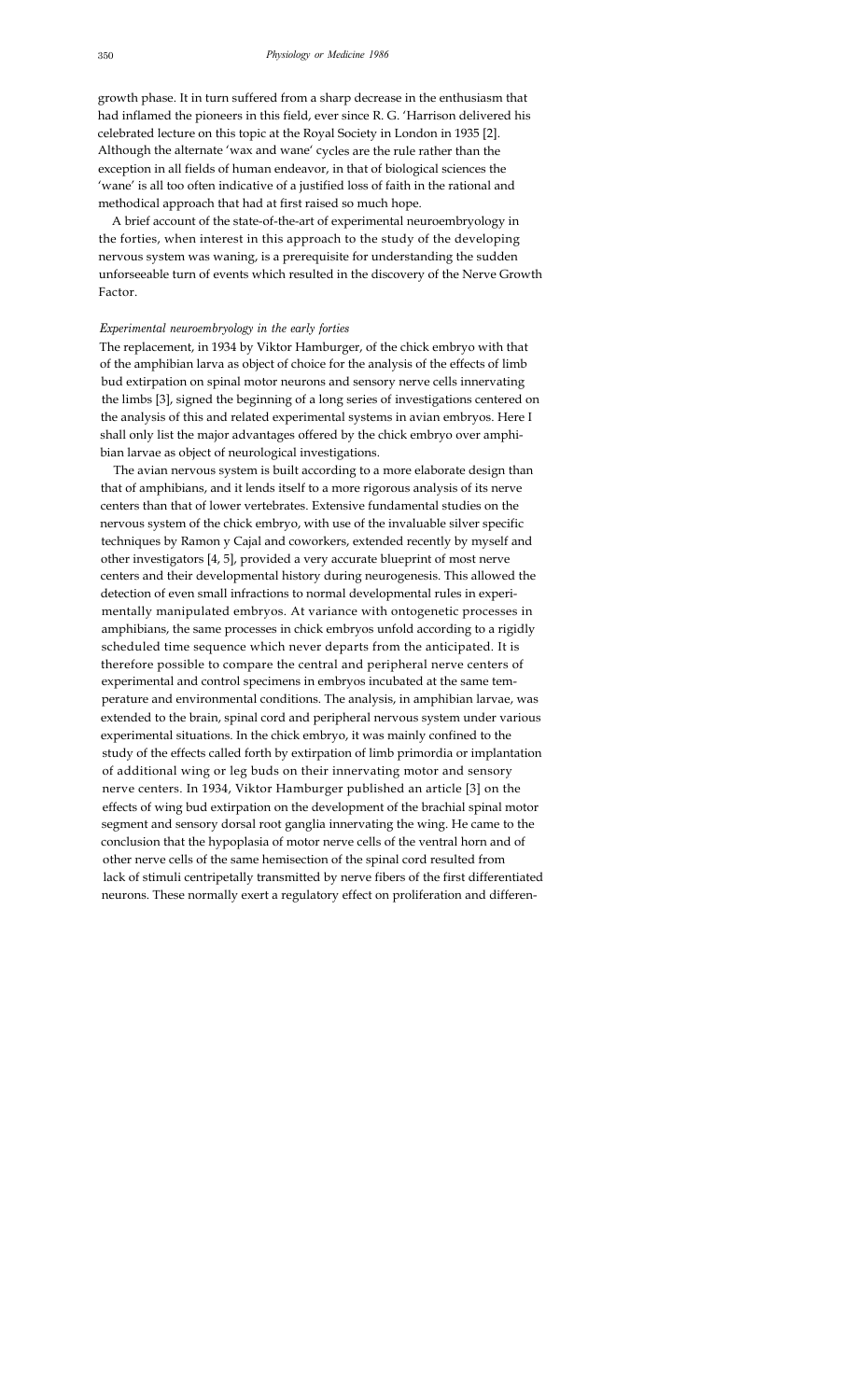tiation of neighboring nerve cells. A reinvestigation of the effects produced by limb bud extirpation prospected a different control mechanism of the developing nerve centers by peripheral tissues. Through serial studies of silver stained embryos, the conclusion was reached that the severe hypoplasia of nerve centers deprived of their fields of innervation, resulted from death of differentiated neurons and not from failure of recruitment of neurons from a pool of still uncommitted nerve cell precursors [6, 7]. In 1947, Hamburger invited me to join him for the purpose of reinvestigating this problem. This invitation marked the beginning of a thirty year period that I spent at Washington University and of my life-long friendship with Viktor. Our 1949 article [7] confirmed the hypothesis previously submitted by G. Levi and myself [6]. The satisfaction of this confirmation of an important theoretical issue, and the successful analysis of other neuroembryological problems [8,9] was, however, perturbed by the awareness of the low resolution power of the techniques in our possession for in depth exploration of the tremendously complex neurogenetic processes. The temptation to abandon the experimental analysis of the developing nervous system and move into the phage field, in full blossom in the forties, did not take hold, however, thanks to unpredictable and most fortunate events which occurred at the same time and opened a new era in developmental neurobiology.

## *The unexpected break: a gift from malignant tissues*

In a 1948 article, a former student of Viktor Hamburger, Elmer Bueker, reported the results of a bold and imaginative experiment consisting in grafting fragments of mouse sarcoma 180 in to the body wall of three-day chick embryos. The histological study of the embryos fixed 3-5 days later, showed that sensory nerve fibers emerging from adjacent dorsal root ganglia had gained access into the neoplastic tissue while no motor nerve fibers entered into the tumor [10]. The author concluded that histochemical properties of the fast growing mouse sarcoma offered a favorable field for growth of sensory fibers. This condition, in turn, resulted in a slight but consistent volume increase of these ganglia as compared to that of homologous ganglia innervating the wing of the contralateral side. Viktor and I reinvestigated this remarkable phenomenon adopting the method I had developed during my first neuroembryological studies, i. e., that of a daily inspection of control and experimental embryos serially sectioned and impregnated with a specific silver technique. Our results confirmed those reported by Bueker, but at the same time uncovered other effects elicited by the grafts of the mouse tumor, which hardly fit in with the hypothesis that they were in the same range and of the same nature as those called forth by transplants of normal embryonic tissues. They differed from the latter in the following, most significant, respects: sympathetic and not only *sensory* fibers gained access into the neoplastic tissues where they built a network of extraordinarily high density; nerve fibers branched at random between tumor cells without, however, establishing synaptic connections with them; sensory and sympathetic ganglia innervating the tumor underwent a progressive increase in volume, attaining, in the case of sympathetic ganglia,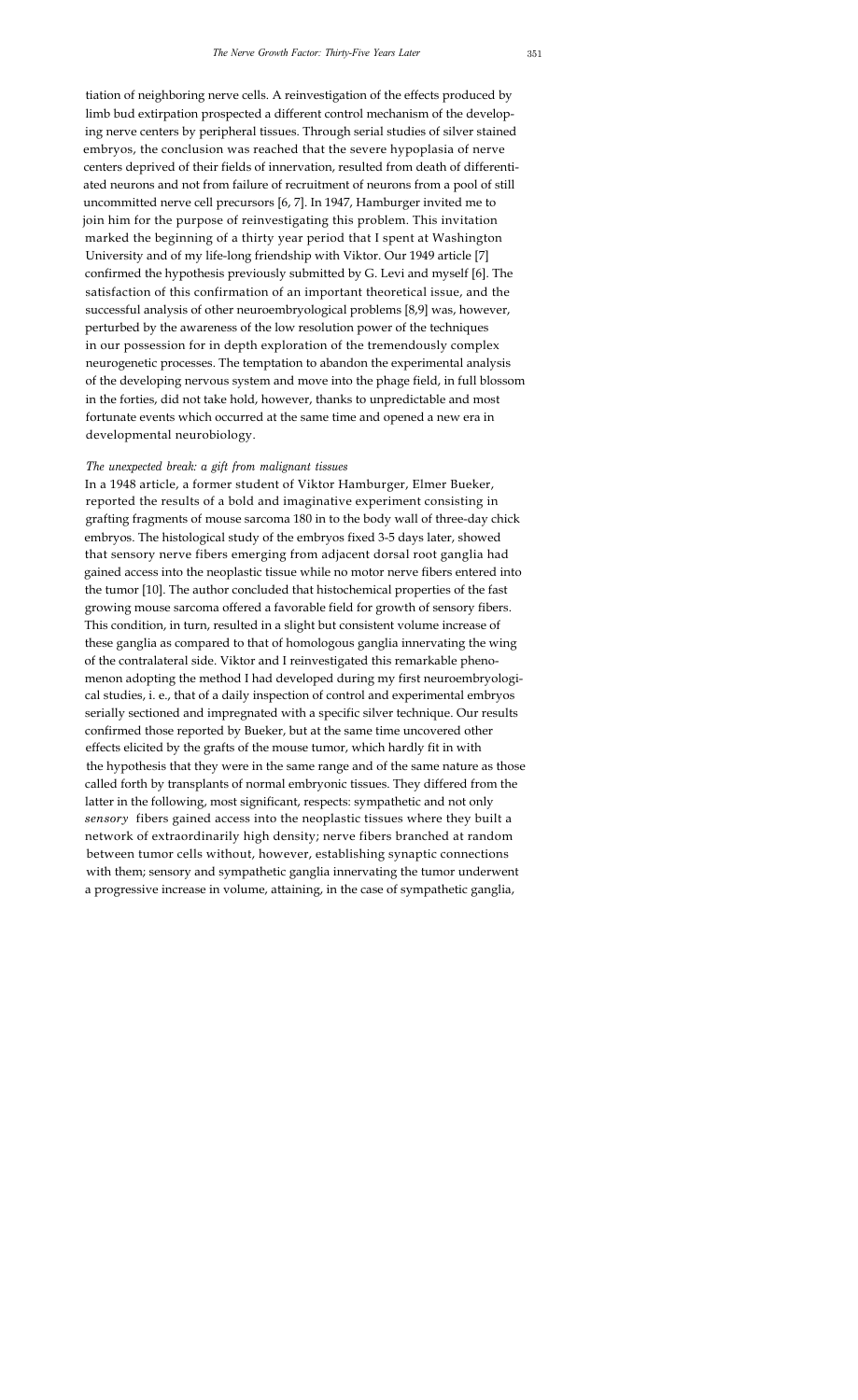a size about six times larger than that of same control ganglia [11]. Subsequent experiments uncovered another astonishing deviation from the norm in embryos bearing transplants of mouse sarcoma 180 or of another tumor of identical origin, known as sarcoma 37. It was found that embryonic viscera which in normal specimens are devoid of innervation, such as the mesonephroi, or which become scarcely innervated only in late developmental stages, such as the sex glands, the thyroid, the parathyroid and the spleen, were loaded with sympathetic nerve fibers during early embryonic stages (12). A patent infraction of all developmental rules came to light with the finding of thick sympathetic fiber bundles inside the veins of the host where they protruded in the form of large neuromas obstructing blood circulation (Fig. 1). All sympathetic chain ganglia, and not only ganglia adjacent to or in direct connection with neoplastic tissues, were enormously enlarged. The hypothesis that these anomalous effects could result from the release by neoplastic cells of a soluble, diffusible agent which altered the differentiative and growth properties of its target cells, received full



*Fig 1.* Sixteen-day chick embryo with intra-embryonic tumor (sarcoma 180). Ingrowth of sympathetic nerve fibers into the Jugular, Vertebral, Subclavian Anterior Caval Veins. GN, Ganglium Nodosum; JV, Jugular Vein; Pv.SG, Paravertebral Sympathetic Ganglion; SCL.V, Subclavian Vein; VCA, Anterior Caval Vein; VV, Vertebral Vein. Arrows point to nerve agglomerations. (from Ref. 12)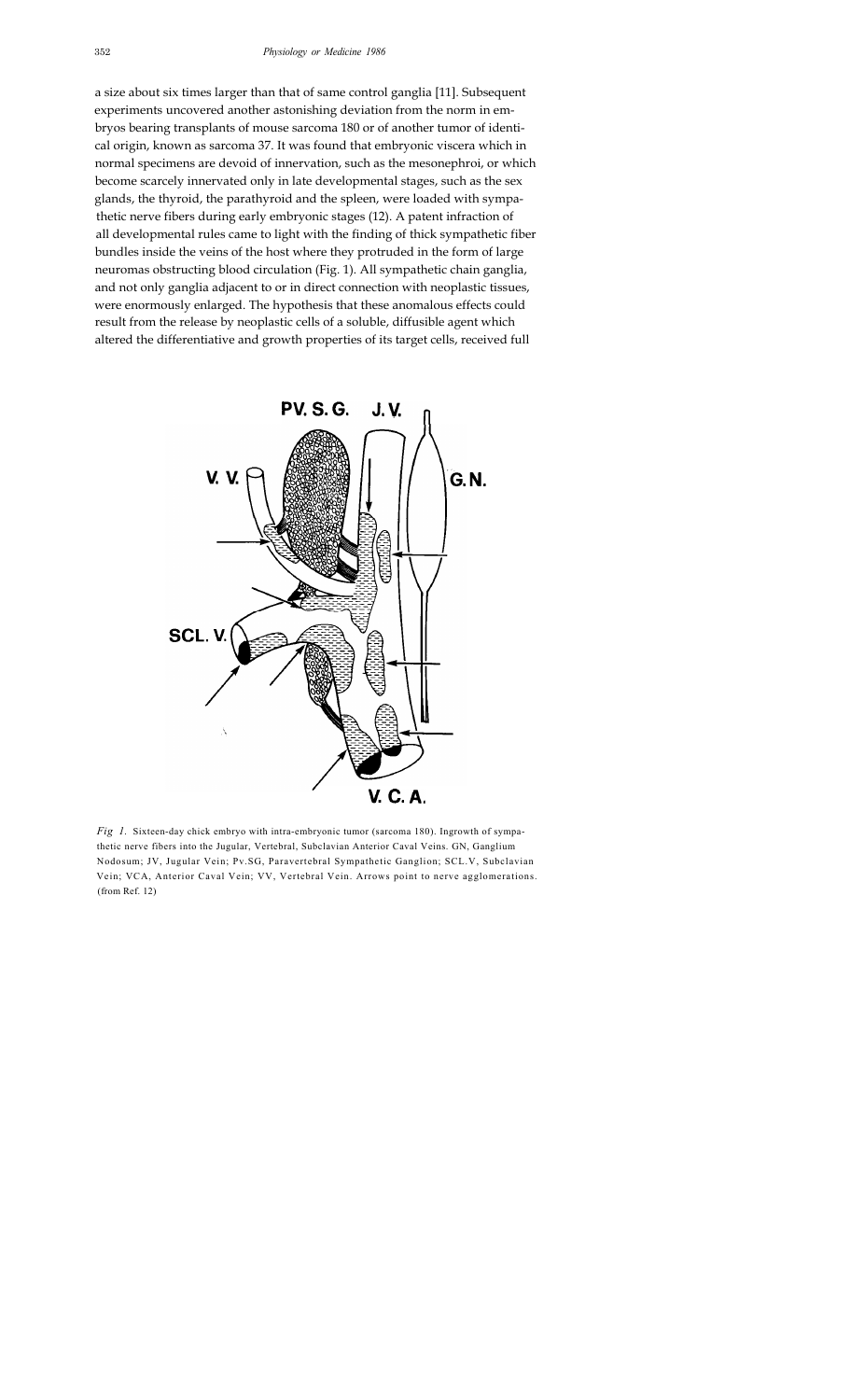

*Fig 2.* Semi-diagrammatic reconstruction of a normal 11-day chick embryo (E1of an 11-day embryo carrying an intra-embryonic transplant of mouse sarcoma (S 37-81) and of an 11-day embryo with transplant of sarcoma 37 on the chorio-allantoic membrane (S 37-220). Note the hyperplastic growth of the prevertebral chain ganglia in embryos carrying tumor transplants. Visceral nerve fibres from these ganglia invade the nearby mesonephroi. A, adrenal; G, gonad; L, lung; M, mesonephros; PV, prevertebral ganglia; S, sensory nerves; Tu, tumor. (from Ref. 12)

confirmation from experiments transplanting one or the other mouse sarcoma onto the chorio-allantoic membrane of 4 to 6-day chick embryos, in such a position as to prevent direct contact between embryonic and neoplastic tissues (Fig. 2). Embryonic and tumor tissues were, however, in reciprocal connection through the circulatory system. The finding that these extra-embryonic transplants elicited the same effects as intraembryonic grafts gave definite evidence for the diffusible nature of the tumoral nerve growth promoting factor [12, 13].

Attempts to replicate these effects by implanting dried tumor pellets or by injecting extract of either sarcoma were unsuccessful. I then thought of resorting to the tissue culture technique, which I had practiced with G. Levi at the University of Turin. Lack of facilities in this field in the Department of Zoology at Washington University, prompted me to ask hospitality from Professor Carlos Chagas, Director of the Biophysics Institute of the University of Brasil in Rio de Janeiro. There, a friend of mine, Hertha Meyer, had built and was director of a most efficient tissue culture unit. Upon approval and invitation by Professor Chagas, I boarded a plane for Rio de Janeiro, carrying in my handbag two mice bearing transplants of mouse sarcomas 180 and 37.

## *The Nerve Growth Factor at its early in-vitro and in-vivo debut*

'The tumor had given a first hint of its existence in St. Louis, but it was in Rio de Janeiro that it revealed itself, and it did so in a theatrical and grand way, as if spurred by the bright atmosphere of that explosive and exuberant manifestation of life that is the Carnival in Rio" [14].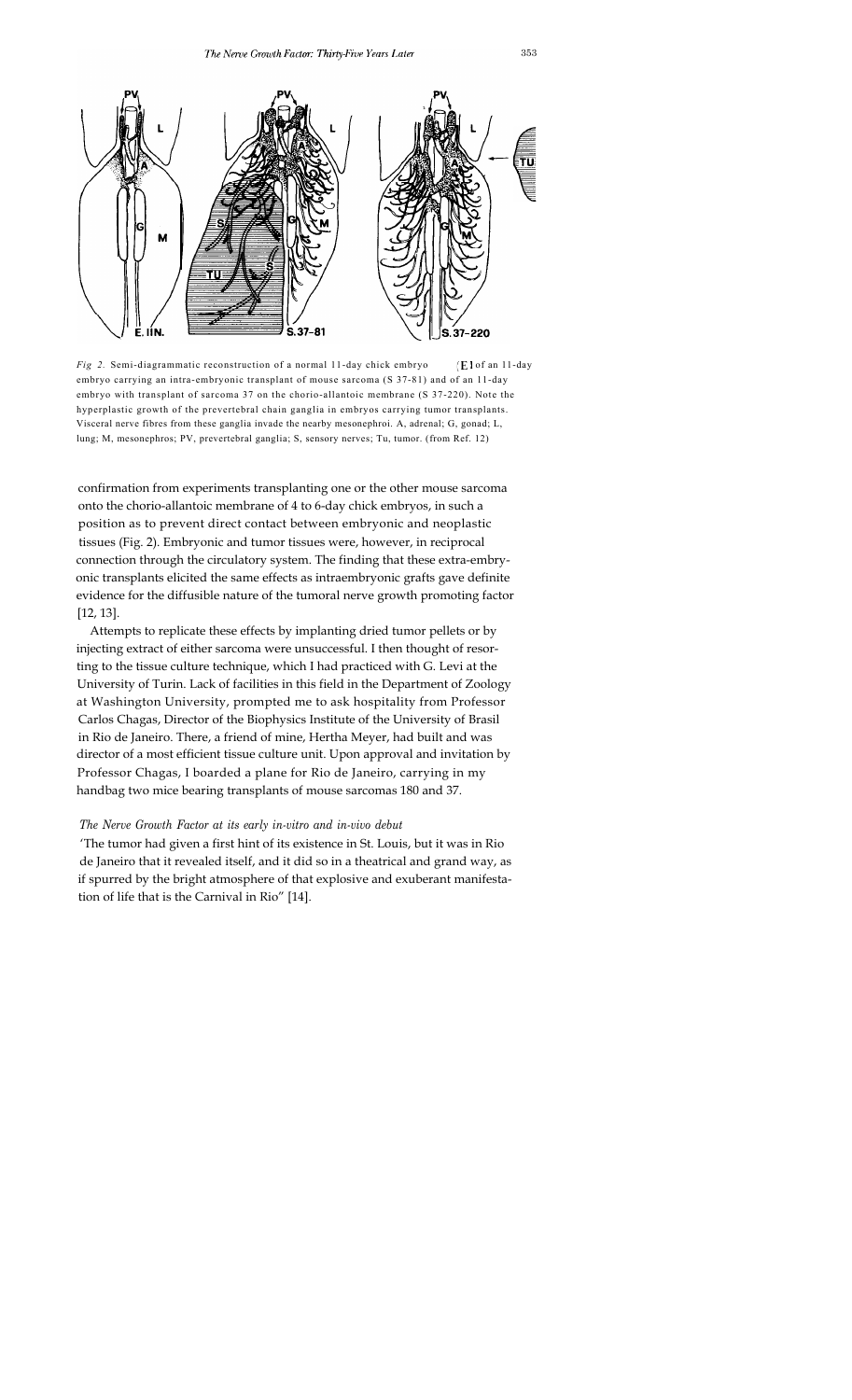The discovery of the growth response elicited by a soluble tumoral agent revealed the receptivity of developing nerve cells to hitherto unknown humoral factors and in this way opened a new area of investigation. The in vitro bioassay offered a practical and invaluable tool for uncovering the identity card of this factor and paved the way for the study of its mechanism of action. Ink drawings, which I enclosed in several letters mailed from Rio to Viktor, give an eloquent account of the spectacular way in which this still unknown agent revealed itself. Sensory and sympathetic ganglia explanted from 8-day chick embryos in a semi-solid medium in proximity to, but not in contact with, fragments of mouse sarcoma 180 or 37 produced, in a 24 hour period, a halo of nerve fibers of maximal density on the side facing the tumor [15] (Fig. 3). The euphoric state elicited by this discovery was, however, soon dampened by the discovery that normal mouse tissues, at variance with those of chick embryos, induce a milder, but not substantially different effect from that of mouse sarcomas. In retrospect, this should have alerted us to a novel and even more significant aspect of these in vitro experiments; namely, the widespread presence of the factor endowedwith nerve growth promoting activity in normal and neoplastic tissues. The failure to realize the significance of this 'mouse effect' was beneficial rather than detrimental, since for the next two years our attention was entirety focussed on the study of the chemical nature of the factor released by the two mouse sarcomas, in much larger quantities than from normal mouse tissues.

A young biochemist, Stanley Cohen, who joined our Group shortly before my return from Rio, isolated from the two tumors a nucleoprotein fraction endowed with the in vitro nerve growth promoting activity [16]. Chance, rather than calculated search, signed a new, most fortunate turn of events. In order to degrade the nucleic acids present in this active fraction, Stan made use of snake venom which contains, among other enzymes, also the nucleic acid degrading enzyme, phosphodiesterase. Its addition in minute amounts to the nucleoprotein tumor fraction, was expected to suppress the formation of the fibrillar halo if nucleic acids rather than the protein were responsible for the nerve growth promoting effect elicited by this fraction. The startling result was a marked increase in the density of the fibrillar halo around the ganglia incubated in the presence of the tumoral fraction treated with snake venom. Since a dense fibrillar halo was produced also around ganglia cultured in the presence of minute amounts of snake venom alone, it became apparent that the venom itself was a most potent source of nerve growth promoting activity. On the basis of biochemical studies, Cohen was in fact able to show that equivalent growth stimulation effects were obtained by 15,000 µg of a sarcoma 180 homogenate and 6 µg of the moccasin snake venom. From the latter he isolated, after several purification steps, a non-dialyzable, heat-labile substance endowed with nerve growth promoting activity, identified as a protein molecule with a molecular weight in the order of 20,000 [17,18]. Microgram quantities of the purified snake venom fraction endowed with nerve growth promoting property, injected daily into the yolk of 6 to 8-day chick embryos for a 3 to 5-day period, resulted in the overgrowth of sensory and sympathetic ganglia and excessive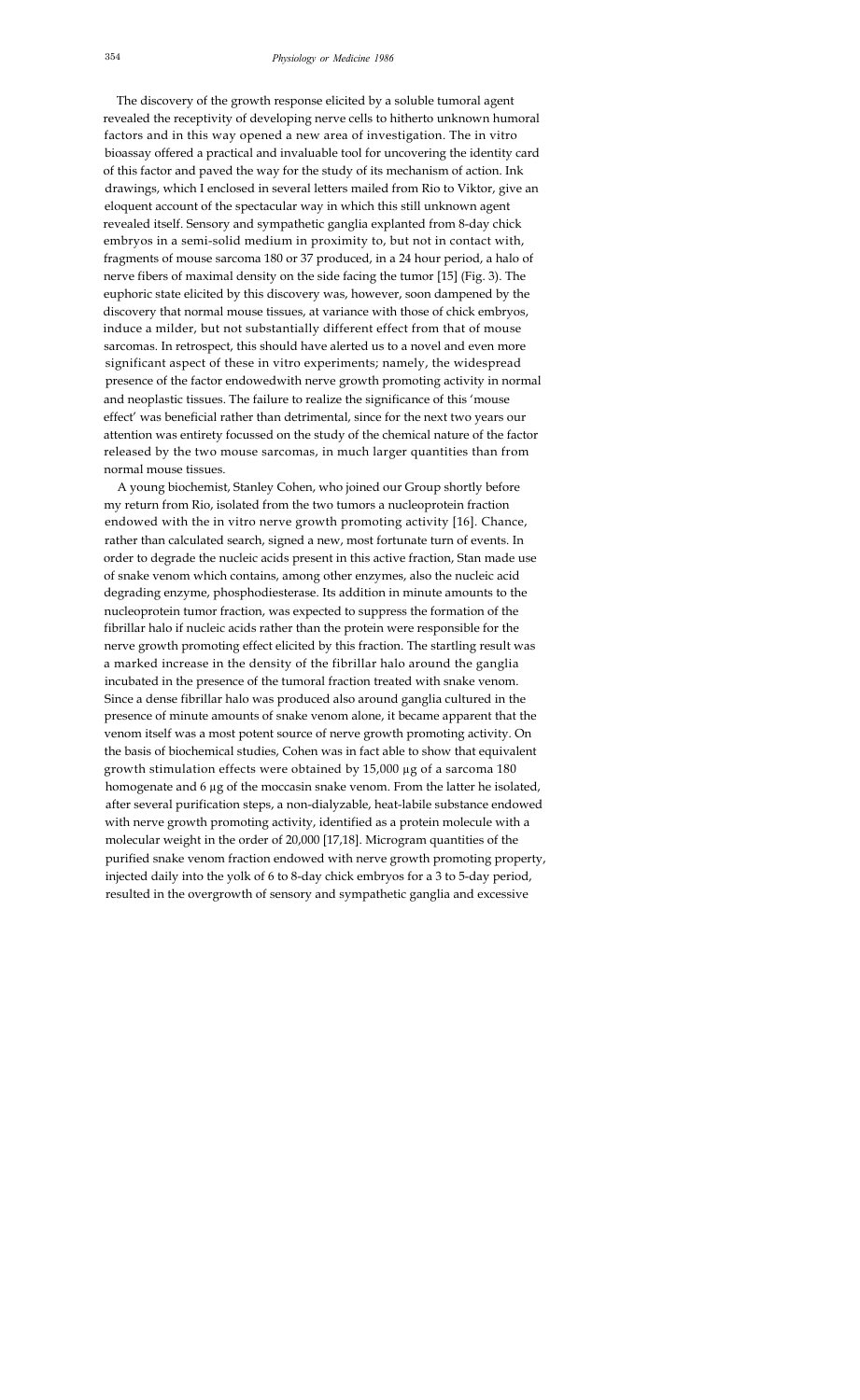

*Figure 3.* Drawings illustrating the in vitro "halo" effect on 8-day chick embryo sensory ganglia culturedin the presence of fragments of mouse sarcoma 180 for 24 hours (b) or 48 hours (c). In (a), the ganglion, which faces a fragment of chick embryonic tissue, shows fibroblasts but few nerve fibers. In (b) and (c), the ganglia, facing fragments of sarcoma 180, show the typical "halo" effect elicited by the growth factor released from the sarcoma. Note in (c) the first evidence of a neurotropic effect of the growth factor.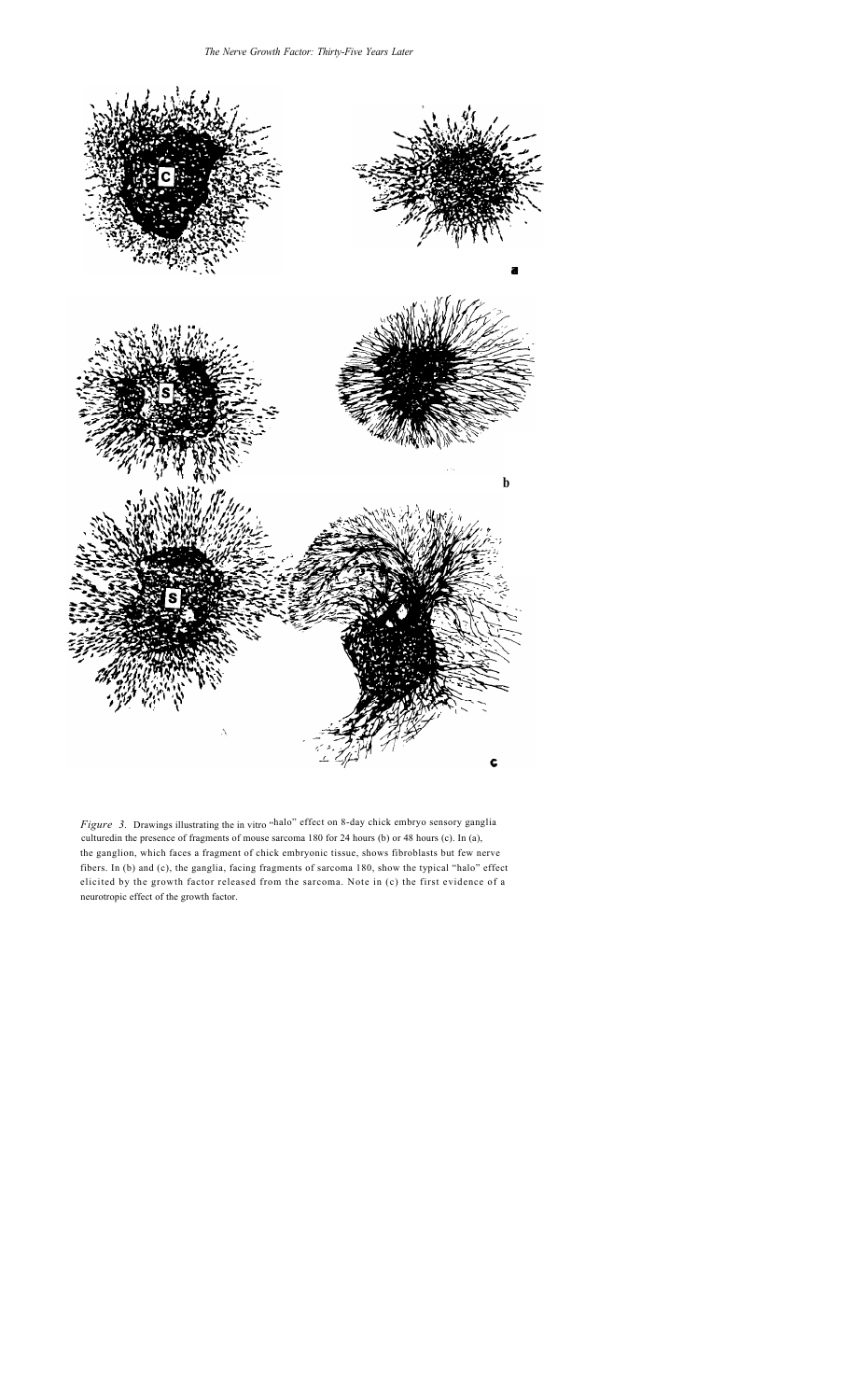production of their fibers. Sympathetic nerve bundles branched profusely into the viscera and protruded into the cavity of the veins, mimicking in all details the effects elicited by grafts of mouse sarcomas [19].

If chance brought to our attention the unforeseeable presence of two nerve growth promoting sources, mouse sarcomas and snake venom, the sub



*Figure 4.* Diagrammatic representation of sympathetic fiber bundles which enter the spinal cord and medulla oblongata from adjacent sympathetic ganglia in intracerebrally NGF injected neonatal rats. Left half: control (C). Right half: experimental (E) embryo. NGF, site of injection of NGF into the floor of the fourth ventricle, lc, locus coeruleus; mo, medulla oblongata; sp, spinal cord; s, sensory ganglia; sy, sympathetic ganglia. Sympathetic fibers run across the sensory ganglion and enter into the neural tube with the dorsal roots. (from Ref. 40)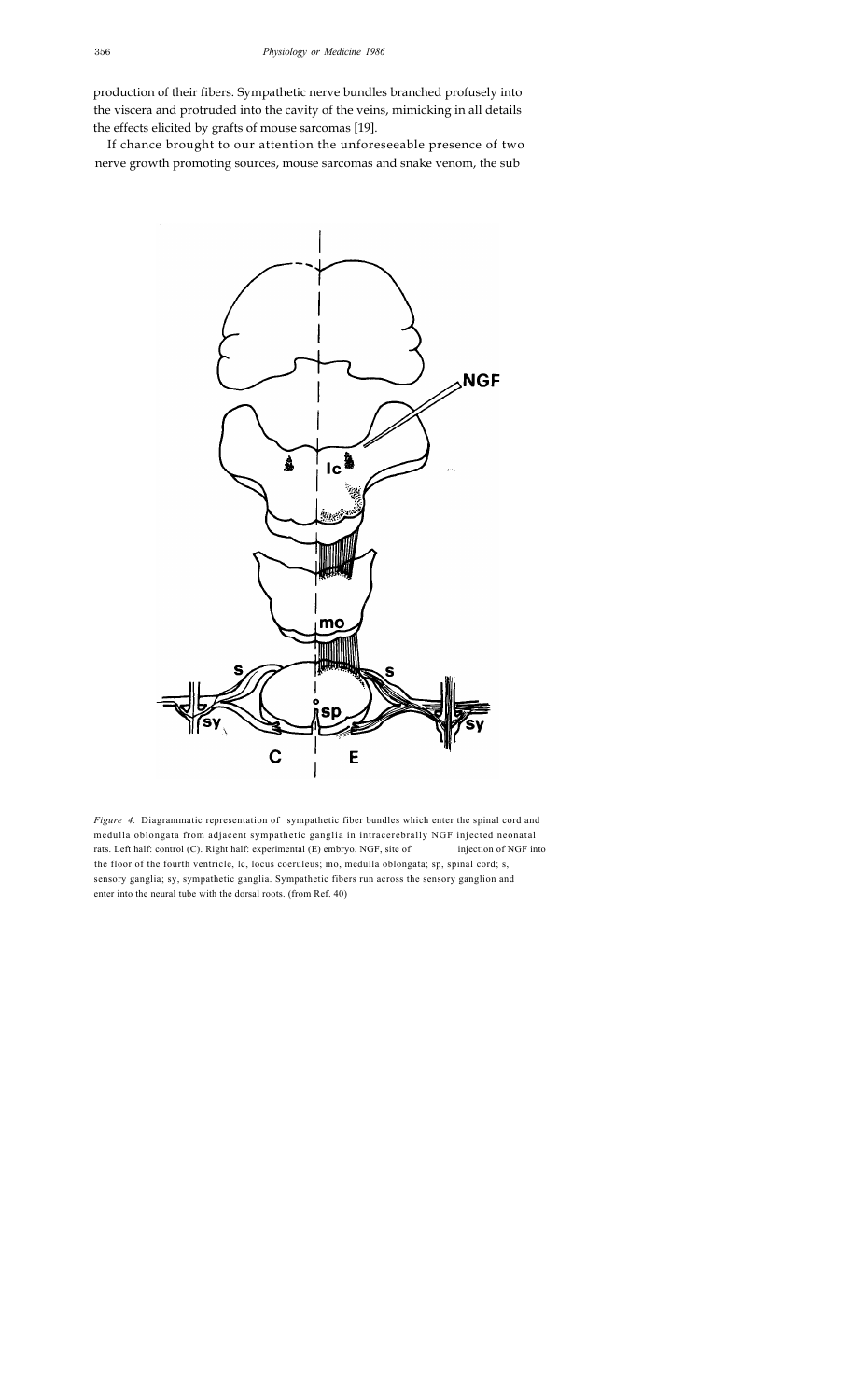sequent finding that mouse submandibular salivary gland extract added in a minute quantity to the culture medium elicits an even denser and more compact fibrillar halo, was the result of a calculated search. These glands, as the homologue of the snake venom glands, were chosen by Stanley Cohen [20] as more likely that other organs screened with the in vitro bioassay, to store the nerve growth factor (NGF). These results were soon followed by purification and identification by Cohen of the salivary factor as a protein molecule with a molecular weight of 44,000 [20]. Its availability in larger quantities than the venom NGF, and its moderate toxicity when injected in a highly purified form, made possible the exploration of its biological activity in neonatal, young and adult mammals [21]. The results of these investigations signed the beginning of an ever more extensive and systematic in vivo and in vitro analysis of the salivary NGF, its chemical structure, as well as its mechanism and spectrum of

action. Only the most significant findings reported from several laboratories in original and review articles will be considered in the following pages.

## *The vital role of NGF in the life of its target cells*

In spite of, or perhaps because of its most unusual and almost extravagant deeds in living organisms and in-vitro systems, NGF did not at first find enthusiastic reception by the scientific community, as also indicated by the reluctance of other investigators to engage in this line of research. The finding that a protein molecule from such diverse and unrelated sources as mouse sarcomas, snake venom and mouse salivary glands, elicited such a potent and disrupting action on normal neurogenetic processes, did not fit into any conceptual preexisting schemes, nor did it seem to bear any relationship to normal control mechanisms at work during ontogenesis. It was in this skeptical atmosphere that NGF asserted, in a most forceful way, its vital role in the life of its target cells. Previous in vitro experiments had shown that incubation of snake venom with its antiserum inhibited the fiber outgrowth induced by the venom NGF. A specific antiserum to salivary NGF likewise abolished the formation of the in vitro fibrillar halo. These results suggested testing the effect of daily injections of small amounts of this antiserum (AS-NGF) in neonatal rodents. The inspection of treated mice, performed at the end of the first month with stereo and optic microscopes, revealed the near total disappearance of sympathetic para- and prevertebral chain ganglia [22-24]. This dramatic effect, which deprives newborn rodents and other neonatal mammals injected with antiserum to salivary NGF of the sympathetic system, without interfering with their normal development and vitality, became known as immunosympathectomy [25, 26]. Th e same treatment produces much less damaging effects in young and adult animals.

Two alternative hypotheses were submitted to explain the mechanism underlying the destructive effects of the antiserum: 1) a complement-mediated cytotoxic effect, or 2) inactivation of NGF or of an NGF-like protein essential for differentiation and survival of sympathetic nerve cells. Although the first hypothesis was favored in early articles, the second progressively gained support and is now generally accepted on the basis of this and an in-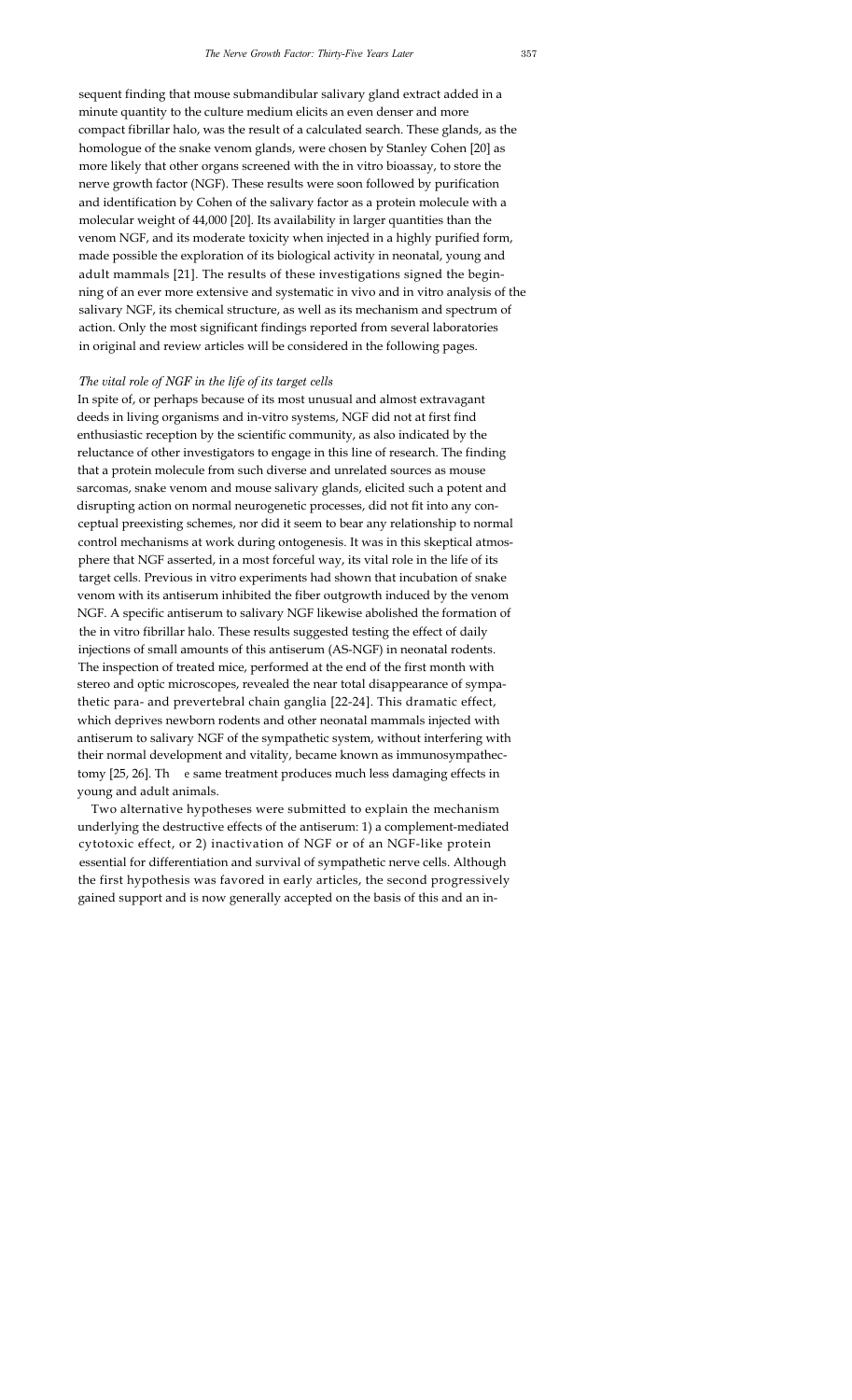vitro experimental approach which provided additional, unequivocable evidence of the essential role NGF plays in the early differentiation stages of its target cells. The in vitro experiments consisted of the dissociation of sensory and sympathetic nerve cells from ganglia of 8-11 day chick embryos and their incubation in minimum essential media. Nerve cells failed to survive unless nanogram quantities of NGF were added daily to the culture medium [27]. The in vitro evidence for the role of NGF in the early phases of development of sensory nerve cells, received confirmation from subsequent experiments which proved that administration of NGF antiserum to rodent fetuses [28, 29] and autoimmunization of pregnant rodents against endogenous NGF, [30] result in failure of sensory ganglia to undergo normal development.

## *NGF as a retrograde trophic messenger and tropic factor*

The evidence in favor of the hypothesis that immunosympathectomy results from removal, by AS-NGF [31], f o circulating endogenous NGF, raised the questions of how NGF reached its target cells and what were its sources of production. Subsequent experimental pharmacological and surgical approaches provided satisfactory answers to both questions, and in view of the interest in these problems, techniques and main findings will be briefly reported.

Administration to neonatal rodents of drugs such as 6-hydroxydopamine, which destroys adrenergic nerve endings [32], or of vinblastine, which blocks axonal transport [33], results in death of the large majority of sympathetic nerve cells in their most active phase of differentiation and growth. The degenerative effects produced by these drugs are of the same magnitude as those produced by administration of AS-NGF and result in the destruction of para- and prevertebral sympathetic ganglia through a process which became known as chemical sympathectomy [32,33]. A third experimental manipulation, consisting of the surgical transectomy of postganglionic axons of superior cervical ganglion performed in neonatal rodents, results in death of about 90% of immature sympathetic cells in this ganglion [34]. The experimental evidence that in all instances nerve cell death is prevented by an exogenous supply of NGF [30,35-37] demonstrates the vital role played by this molecule in the life and differentiation of these cells. The subsequent demonstration that labelled NGF is taken up by the nerve endings of sympathetic [38] or sensory fibers [39] and is retrogradely transported to the cell perikarya, lent strong support to the concept of NGF as a strophic messenger, conveyed through nerve fibers from peripheral cells to the innervating neurons. Disconnection of the partners by chemical or surgical axotomy results in death of differentiating nerve cells deprived of this essential molecule.

At the same time as the vital role of NGF in developing sympathetic and sensory nerve cells was assessed and its regrograde transport from peripheral tissues was well documented, another important property of NGF - its ability to direct growing or regenerating axons of sensory and sympathetic fibers along its concentration gradient (neutrotropism) - was definitely established through different in vivo and in vitro experimental approaches [40-45].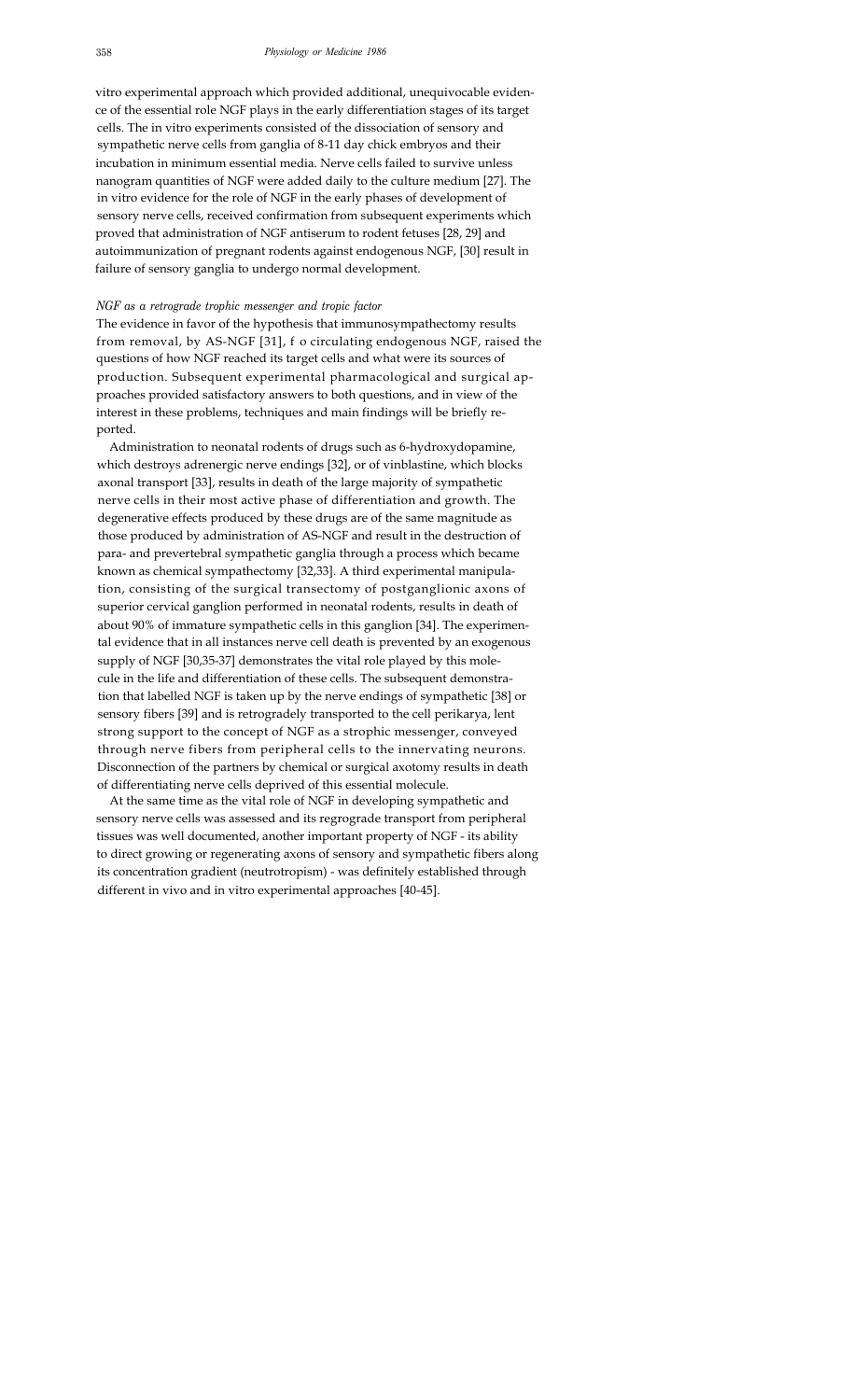The first strong evidence for a NGF neurotropic effect was obtained from experiments of daily micro-injections of NGF into the 'floor of the fourth ventricle. A 7-day treatment resulted in the penetration of fiber bundles originating from sympathetic ganglia inside the neural tube and in their ending at the level of experimentally produced NGF pools [40-41] (Fig. 4). In vitro experimental approaches gave more rigorous proof that neurites of NGF target cells grow along a NGF concentration gradient and deflect their route according to the changed position of the NGF releasing pipette [42]. While these studies unequivocably establish the NGF neurotropic effect as independent from its trophic action, they leave unanswered the question of whether this effect is exerted via a local control of growth cone motility [43], altered adhesion of this locomotor organelle to the substratum [44-45], or other mechanism(s) [46- 47].

#### *Neuronal and non-neuronal target cells*

As indicated in Table I, targets of NGF action that have been well characterized up to now, can be classified under three main categories: 1) neural-crest derivatives, 2) central nervous system (CNS) neurons; and 3) cells of nonneuronal origin. For a thorough analysis of the many and diversified effects exerted by NGF on each one of these cells, the reader is referred to review articles on this specific matter [47-52]. In this context I only wish to make some general considerations.

A generally valid rule is that all cells are maximally responsive to NGF action during their early differentiation; the response undergoes progressive restriction in the adult without, however, being totally effaced. Long sympathetic neurons and sensory neurons, with particular reference to those of the dorsomedial quadrant of spinal ganglia in chick embryo [12], provided a most valuable system for demonstrating the three main activities of NGF, i.e., 1) its vital trophic role during the early developmental stages, 2) its property of enhancing differentiative processes such as neurite outgrowth, and 3) of guiding the growing or regenerating neurites along its own concentration gradient [43-44]. These same cells offered an in vivo model system to study the induction of enzymes involved in neurotransmitter synthesis [53] and were also instrumental in providing the first demonstration of the retrograde transport of NGF [54] and its role as a trophic messenger [55]. If sensory and sympathetic cells played a key role in revealing these properties of NGF, chromaffiin cells and their neoplastic counterpart, the clonal cell line PC12, became the model of choice for studying the capacity of NGF to modulate the phenotypic expression and molecular mechanism subserving this process [56]. The phenotypic shift induced by NGF both in chromaffin [57-58] and PC12 cells [56,59], resulting in their neuronal differentiation accompanied by a pletora of chemical, ultrastructural and morphological changes characteristic of the neuronal rather than glandular phenotype, is too well known to warrant a detailed description [50]. These cells, moreover, uncovered the startling capacity of NGF to act both as a mitogenic [60] and a antimitotic agent [56], even within the context of the same clonal cell line PC12 and of a mutatedversion of it [61].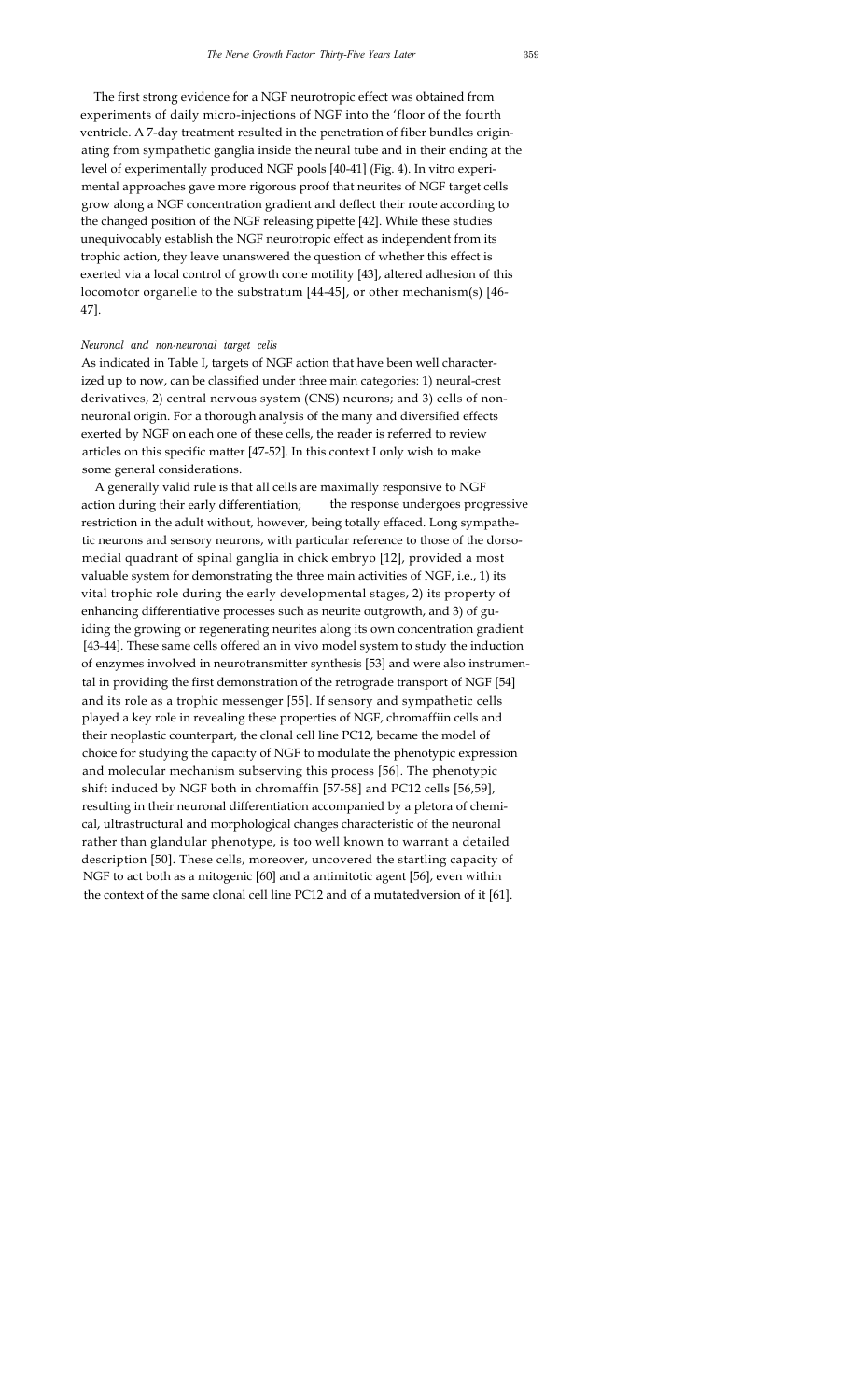This, in turn, clearly pointed to the 'versatility' of NGF receptors and of their transduction machinery, whose message is evidently read and interpreted in different ways according to the cell type and previous cell history. The 'priming model' prospected to give a molecular account for the very fast and very slow onset of neurite outgrowth occurring, respectively, in sensory and sympathetic cells [24] on the one hand and PC12 cells on the other [50], is an excellent example of the contribution of these latter cells to studies on the mode of action of NGF.

Other examples of the wide and at the same time diversified NGF effects are illustrated by other sympatho-adrenal derivatives such as paraganglia, small intensely fluorescent cells (SIF) and carotid body cells [62-64]. A particularly impressive evidence of the capacity of NGF to modulate phenotypic expression is the case of SIF cells which have been hypothesized as immediate precursors of both sympathetic and chromaffin cells. When these cells are cultured under appropriate conditions, they can be channelled towards the first or the second phenotype in media supplied with NGF or with dexamethasone [63,64]. Such an interplay, even in fully differentiated cells, between NGF and steroid hormones, is also indirectly suggested by in vivo studies on the short adrenergic neurons which innervate the genito-urinary system in both sexes [65].

In more recent years, two new populations came to the forefront of studies on NGF target cells: CNS neurons and cells originating from the hematopoietic system.

Small and large neuronal populations located in different brain areas have been shown to exhibit all properties and responses typical of sensory and sympathetic cells, such as: 1) the presence of specific receptors [66], 2) retrograde transport of NGF [67], 3) increased neurotransmitter synthesis with special reference to acetylcholine [68-70], and 4) trophic response manifested as protection by exogenous NGF administration to selective noxious treatments or surgical transection otherwise leading to cell death [71,72]. A role for NGF in the development of as yet unidentified hypothalamic brain centers has been suggested by the finding that injections of affinity purified polyclonal antibodies against NGF in rat fetuses induce a severe postnatal neuroendocrine syndrome [29]. The loop of an unquestionable NGF role in brain is completed by the demonstration that other nerve cells, especially those located in the hippocampus and cortical areas, manufacture large quantities of NGF mRNA and NGF protein, thus closing the functional link between NGF-producing and NGF-responding cells [73-75]. As prospected in the last section of this article, although the range of NGF action in the CNS is qualitatively comparable to that previously observed in peripheral neurons, the actual extent of the NGF role in brain is far from foreseeable due to the vast repertoire of possible responses from nerve cells in the CNS.

An analogous general consideration holds for the effect exerted by NGF on mast cells and possibly on other cells of the immune system. The increased invivo and in vitro number of mast cells following NGF treatment [76,77], as well as the effect of this growth factor on histamine release [78-80], point to an unquestionable role in the physiology of these cells. It is not yet clear, however,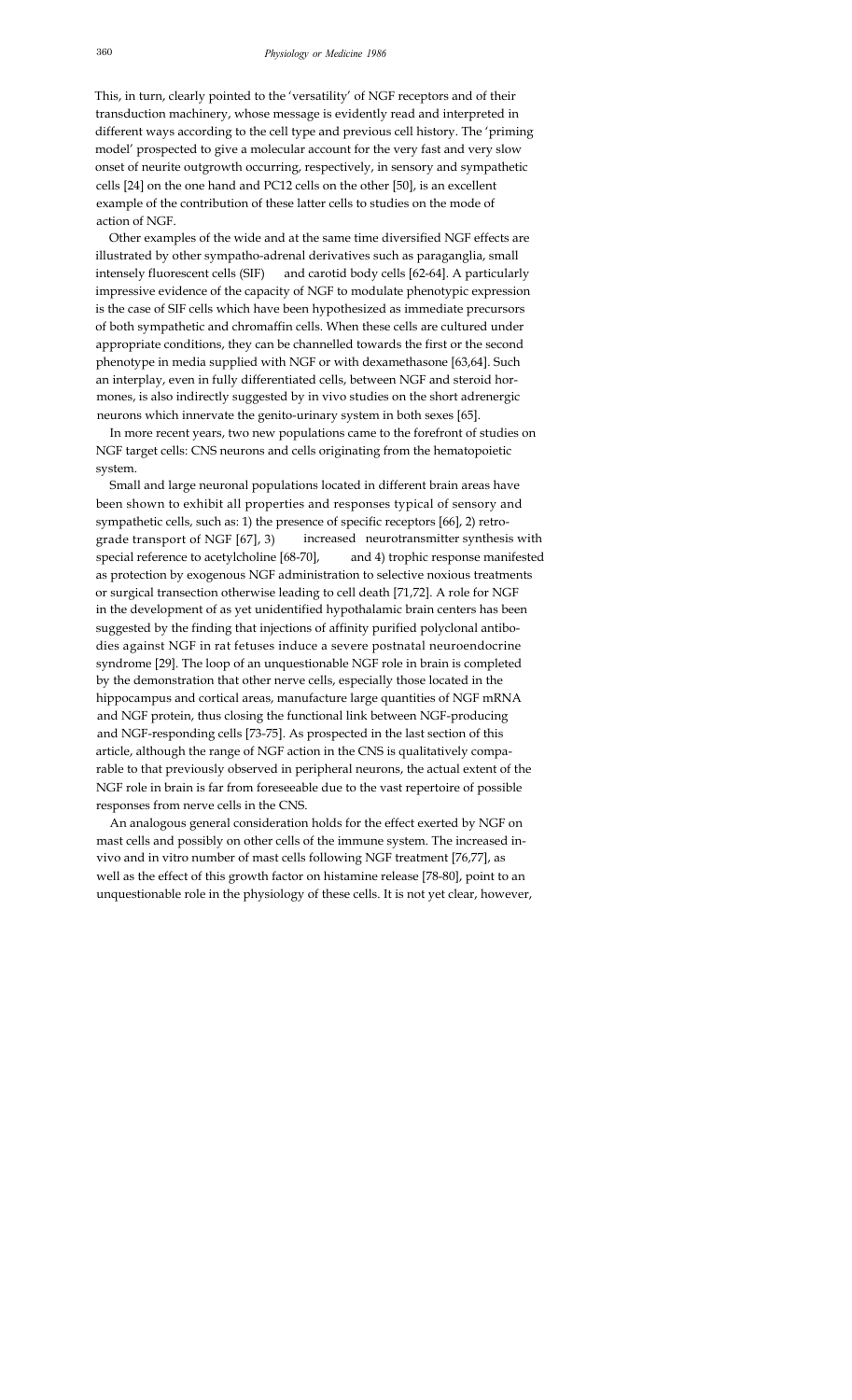whether such an effect is exerted through a generalized action on all mast cell precursors or through a sort of clonal selection mechanisti. The more recent report of an NGF effect on other spleen cells, such as mononuclear cells [8l], and the existence of NGF receptors on thymocytes [82], clearly suggests that the NGF action extends also to cells belonging to a network of enormous functional significance. The role played by histamine as an immunomodulator and the obvious involvement of spleen cells in the immune response of the organism prospect new scenarios in which NGF may gain access, not through a back door, but through the main entrance.

#### *The I.D. card of NGF*

Sequencing of mouse submandibular gland NGF, achieved in 1971 [83], provided invaluable information not only on its primary structure but was recently instrumental in the preparation of synthetic oligonucleotides which resulted in the identification of NGF cDNA [84]. The cloning which followed in rapid succession of mouse [84], human [85], bovine [86] and chick [87] genes, demonstrated their high degree of homology. The NGF gene, located in the human species on the proximal short arm of chromosome 1 [88], codes for a large polypeptide of 307 amino acid residues which, upon cleavage(s), gives rise to the 118 amino acid mature NGF subunit protein and, possibly, to other peptides of unknown function and with no sequence homology with presently identified proteins [84]. NGF is a dimer composed of two identical subunits held together by non-covalent bonds. The dimer can be isolated as such [89] or under the form of a complex also consisting of two other proteins, one with an esteropeptidase activity, probably involved in the processing of an NGF precursor, and the other with an as yet unknown function [90-92]. While it remains to be established whether each NGF subunit is biologically active, it has been demonstrated that a covalently cross-linked form of the dimer maintains full activity [91,92]. Between the two well-indentified molecular entities of NGF and of its coding gene, which can be visualized as the summit and the base of an iceberg, are several other possible intermediate forms of unknown nature and biological properties. Their identification would answer important questions such as: Are other biologically active peptides coded for by the NGF gene? What is the significance of different splicing in different cells of NGF mRNA [93]? Is the processing of pre-pro-NGF identical in all neuronal and non-neuronal cells or, as in other peptides [94], do alternate processing pathways result in the production of peptides endowed with different biological functions? Since the same peptides may undergo post-transcriptional or posttranslational modification, the submerged areas of the NGF iceberg loom very large.

Studies on the immunological and biological relatedness of NGFs purified from different species strongly support the hypothesis that the site(s) of interaction with their receptors has remained structurally more constant than is the case for other epitopes, probably free to mutate in view of their less fundamental biological functions [95].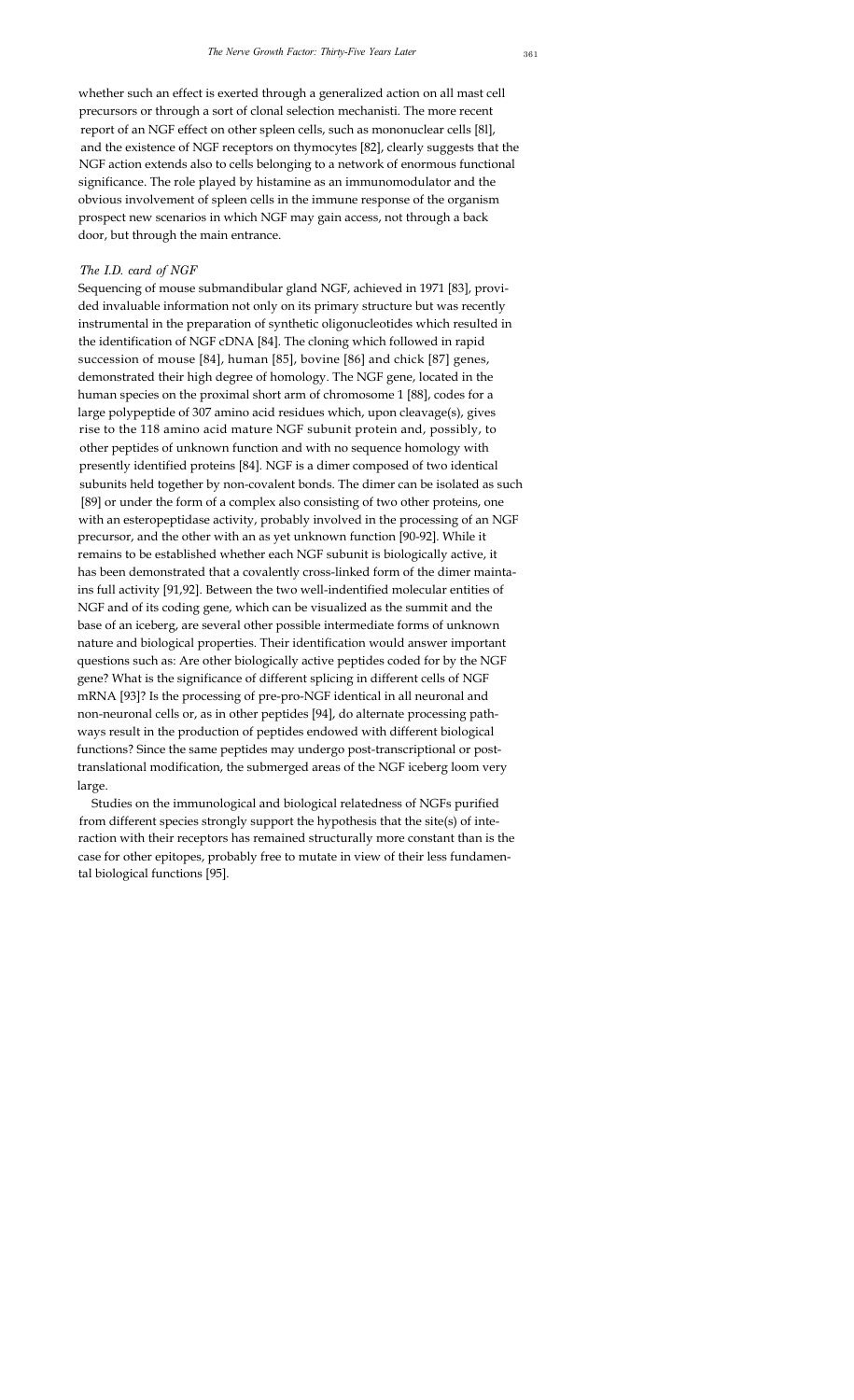## *NGF, growth factor and oncogenes*

The discovery of NGF, soon followed by that of Epidermal Growth Factor (EGF), led to the biological identification of an ever-growing list of polypeptide growth factors [48]. In the seventies, another apparently unrelated area of biology came to the forefront of research with the discovery of single gene products (oncogenes) causing transformation. Polypeptide Growth Factors (PGF) and oncogene research, pursued at first independently of each other, converged when homology between some oncogenes and growth factors or their receptors was shown by sequence analysis. Evidence is steadily increasing that excessive synthesis, or an altered version of PGFs or of their receptors, may result in transformation of recipient cells [95-98]. More recently, the demonstration that the opposite is also true, namely, that certain oncogene products may induce differentiation of recipient cells, called attention to another facet of this intricate interplay between differentiative and transforming processes. The case of H-ras and that of v-src, whose expression into PC12 cells [99,100] result in mitotic arrest and neuronal differentiation comparable to those elicited by NGF, provide instances of a list most likely to grow. The obvious conclusion is that a given polypeptide growth factor, or intracellular proteins playing essential roles in the cell cycle or in differentiation of some cells, may exert markedly different actions in distinct cell types. In the case of NGF, one wonders if and how other actions are elicited by this versatile molecule. For instance, is an altered version of NGF or of its receptors capable of causing transformation of some recipient cells, as has been shown for other PGFs? If this is the case, could NGF in a modified version or its receptors be implicated in neoplasia in the central and peripheral nervous systems?

#### *NGF in exocrine glands: a fortuitous presence or a biological function?*

The early discovery that mouse submandibular glands synthesize and release large quantities of NGF into the saliva, that the synthesis of this protein molecule is under the control of testosterone and of thyroxine [101,102] and that the NGF protein content is about ten-fold higher in male than in female mice, remained for about three decades a puzzling and unexplained finding. The conflicting but altogether negative attempts to reveal the presence of this molecule in the circulating blood [49,51], and the lack of any adverse effects on sympathetic and sensory cells by removal of these glands, which deprived these rodents of such a large NGF source, militated against the hypothesis that salivary NGF gains access to their target cells. An alternative biological function for salivary NGF was first hypothesized by our group [103], and recently proved by us [104] and another investigator [105]. We demonstrated that intraspecific fighting, experimentally induced in adult male mice by 6-9 weeks of social isolation, results in massive NGF release into the blood stream, an event prevented by previous sialoadenectomy. Since injections of NGF induce weight and size increase of the adrenal glands [105] and stimulate the synthesis of the catecholamine key enzyme, TH [106], we suggested that such a massive discharge into the blood circulation of endogenous salivary NGF may be instrumental in the defence and/or offense mechanisms of vital significance for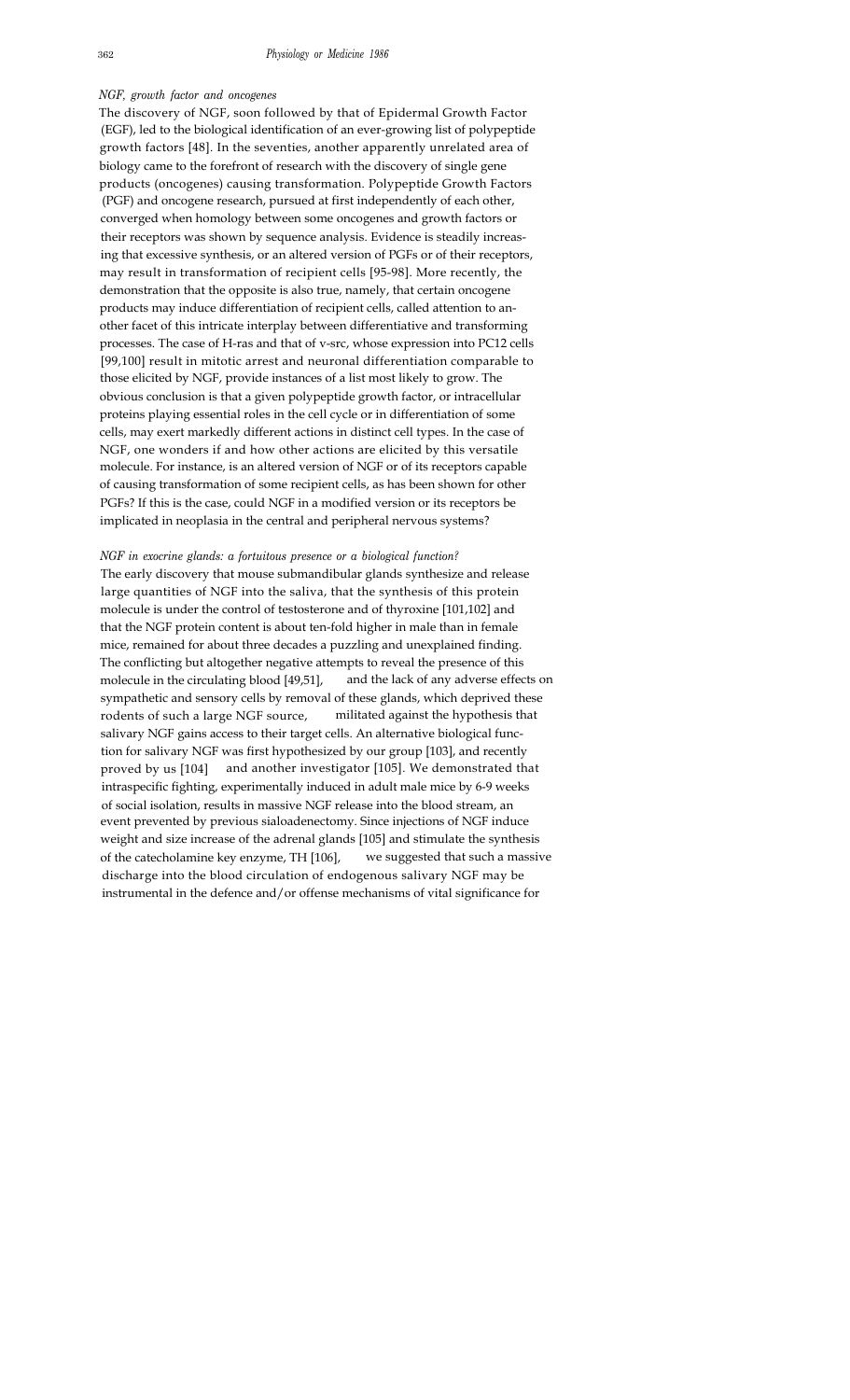male mice that engage in intraspecific lighting among individuals of the same sex. In favor of this hypothesis, is a recent report that aggressive behavior results in the release into the blood of another biologically active protein, renin, synthesized in the same tubular portions of these glands [107]. The mechanism triggering this NGF release is not yet understood, nor is it known whether other stations are activated and play a role in this specific stress syndrome.

As for the presence of large NGF sources in snake venom [18] and male genital organs [108,109], they may be conceived as instances of bizarre evolutionary gene expression. Alternatively, in these cases NGF may subserve other functions which may somehow be linked with the poisonous action of snake venom, or the reproductive activity of the genital apparatus. In the case of snake venom, one can envisage the possibility that a highly specific neurotropit molecule such as NGF is utilized by reptiles as a carrier of other neurotoxins devoid of specific receptors in the central and peripheral nervous systems. For instance, enzymes such as phospholipases, phosphodiesterases and proteases of various nature, which by themselves may lack specific recognition sites in target cells, may exploit NGF as a carrier to gain access inside cells wherever there are specific NGF receptors. The widespread distribution of these specific molecules also in several non-neuronal cells could offer some toxins or enzymes a better access to their target organs.

In the reproductive tract, NGF could participte in fertilization mechanisms by cytoskeletal mediated activation of spermatozoa locomotion much in the same way as in neurite outgrowth, or by favoring egg implantation, via inhibition of rejection through the immune system. This latter hypothesis is presently under investigation (Geraci, Cocchiara and Calissano) by assessing the effect of NGF on uterine mast cells which, through histamine release, are postulated to prevent the local immune reaction [110].

#### *Foreseeable approaches and predictions of the unpredictable*

The most obvious among the foreseeable approaches is the search for other NGF target cells, using the ever more sophisticated in vivo and in vitro techniques which became available in these last decades. It was this multimodal approach which in recent years led to the discovery of NGF target cells in the CNS of lower and higher vertebrates and in cell lineages playing a role in the immune system. This list is likely to increase, as the search extends to other neuronal and non-neuronal cell populations. Furthermore, one should take into account the fact that some of these populations are receptive to NGF mainly during developmental stages in prenatal life. This was already demonstrated in sensory cells of avian and mammalian species [49,51,52], and in cells lining the third ventricle in amphibian tadpoles [111] and prenatal and neonatal rodents (Aloe and Levi-Montalcini, unpublished observations). Likewise, the systematic screening of neuroendocrine and hematopoietic cell lines in in vitro and in vivo systems may reveal other as yet uncovered roles of this growth factor.

Another approach now in progress in many laboratories is the search NGFlike factors active on other neuronal populations. These factors may be subdivi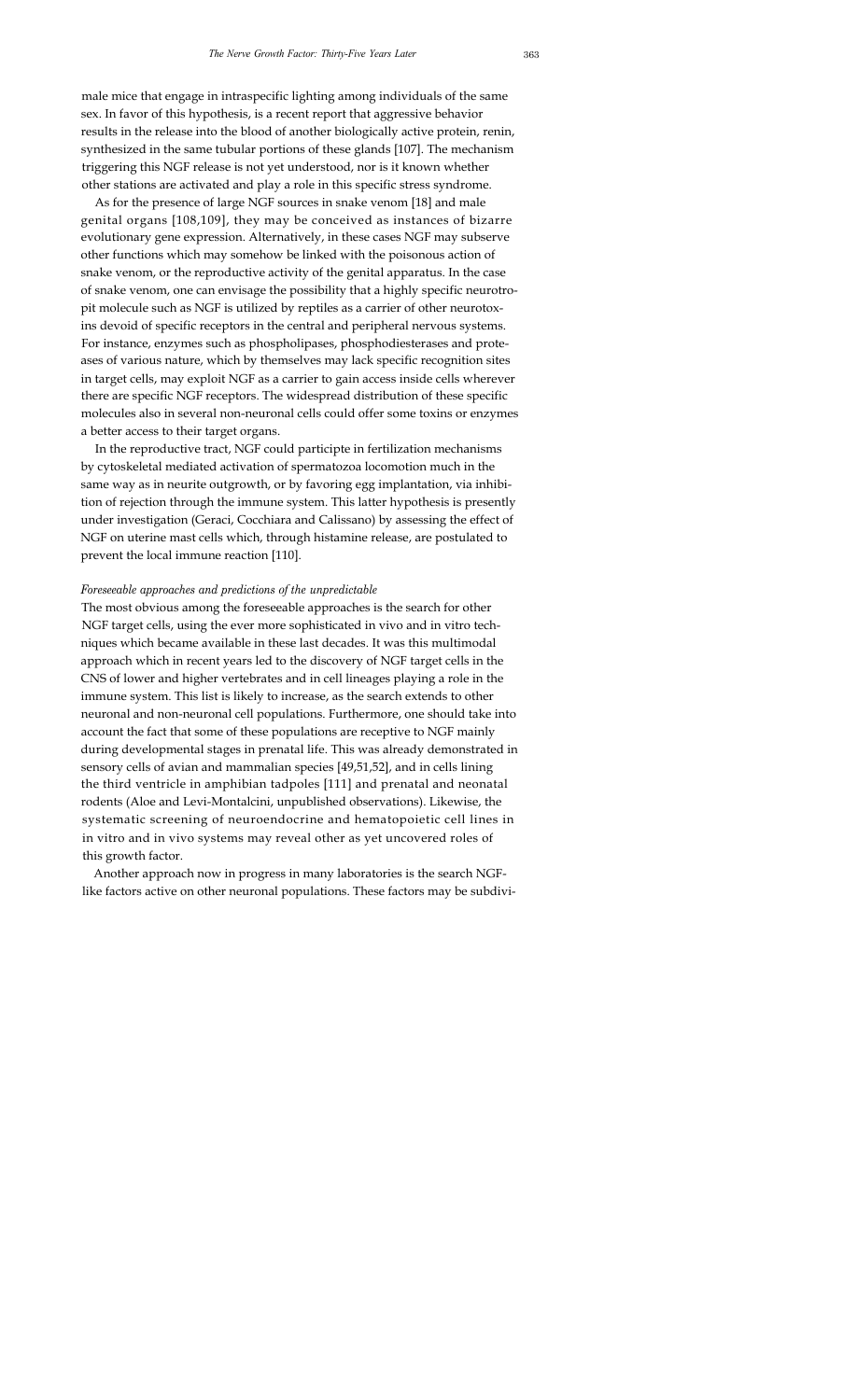ded into two major classes: 1) those coded by the NGF gene itself but processed through alternate post-transcriptional or post-translational pathways leading to PGFs with a somewhat different structure and function: 2) other proteins or peptides having the trophic, chemotactic and/or differentiative activity of NGF, but coded by other genes.

The search for factors belonging to the first group and their identification will take advantage of the techniques of molecular biology and immunology. These should provide valuable information on some of the still unexplored, submerged areas of the NGF iceberg, dealing with the processes of the NGF gene transcription or translation. Of particular importance would be the identification of the NGF sequence responsible for its binding to receptors which may presumably trigger a given cellular response [47]. As previously surmised, [95], this portion has possibly been better conserved than other parts of the molecule. Once identified, it will be feasible to introduce, in its synthetic counterpart, amino acid substitutions and/or chemical modifications and explore the biological potency of the newly manufactured peptide. This approach should not only provide invaluable information on the nature and properties of the NGF active center, but, hopefully, will result in the synthesis of peptides endowed with an activity even higher than that of NGF itself, so brilliantly achieved in the field of other biologically active peptides [112, 113].

Within this category of studies on NGF and its coding gene, one can conceive a strategy aimed at exploiting the property of non-neuronal cells in peripheral tissues and of neurons and satellites in the CNS to manufacture and release NGF by resorting to pharmacological agents that modify NGF gene expression or processing. The well-established findings that NGF synthesis is increased following transection of nerve fibers connecting NGF receptive nerve cells to their targets [114] or via hormonal action [101,102], are an additional indication of the remarkable plasticity of the mechanisms controlling the expression of the NGF gene. It is conceivable that this property might be modulated by pharmacological agents acting on the same path as those involved in the regulation of the synthesis and release of NGF.

The search for neurotrophic factors coded by genes other than the NGF gene could take advantage, at least in its main lines, of the classical approach so successfully applied in the isolation and identification of NGF. Two main causes may explain why extensive work invested in this attempt has not been so successful in providing evidence for the existence of other PGFs activating different neuronal cell lines: 1) the lack of fast and reliable bioassays such as those developed for NGF and 2) the failure to detect large sources of these factors comparable to those fortuitously discovered in early NGF studies. The availability of rapid, highly reliable bioassays can, however, now be achieved by resorting to the use of most stringent, chemically defined media, permitting survival and differentiation of only given cell types, upon addition to the medium of putative growth factors extracted from different sources and screened with the in vitro bioassay for their potential specific growth enhancing activity. The problem of finding by sheer chance large sources of NGF-like peptides, such as those which played a key role in the discovery of NGF, can be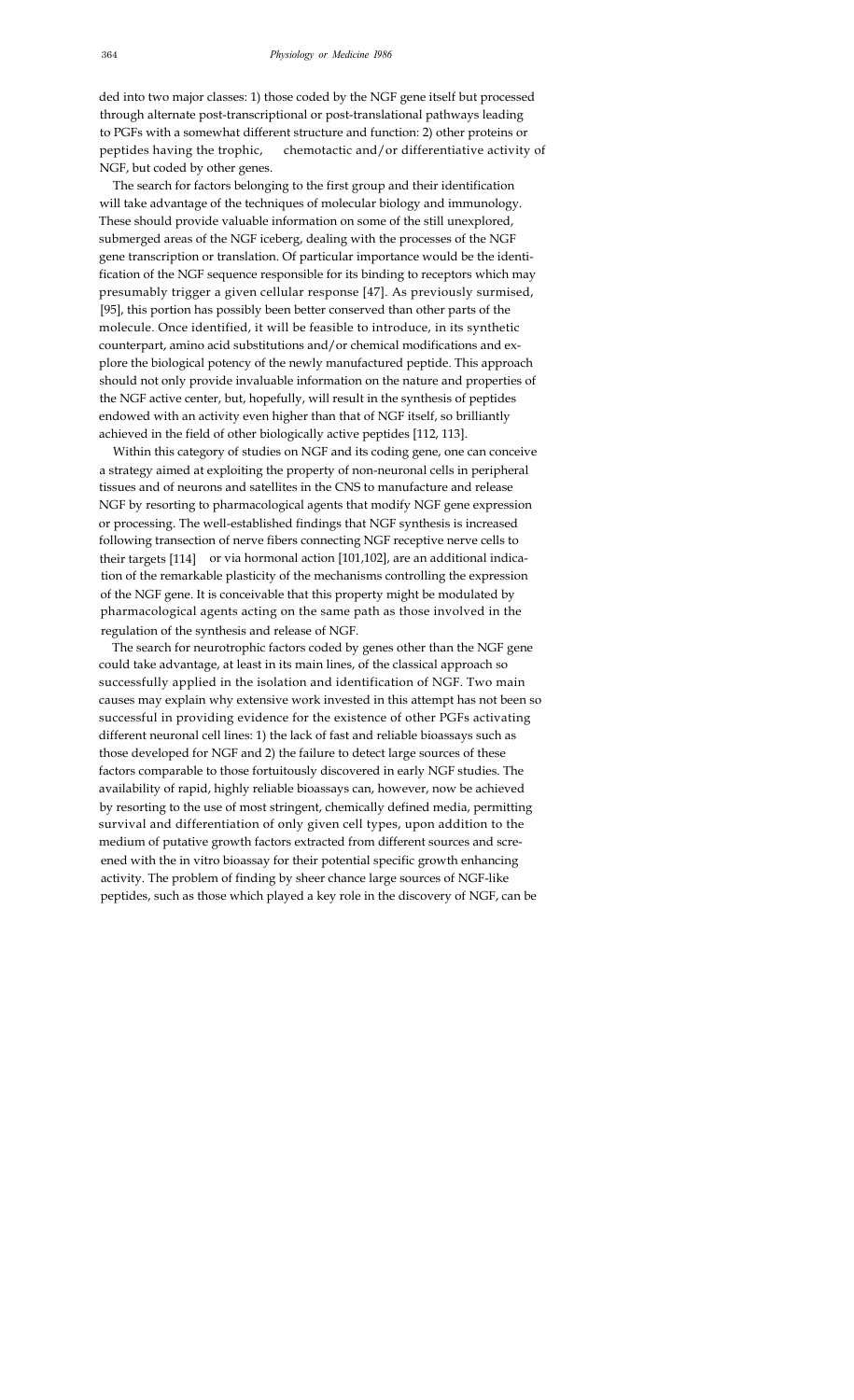solved by resorting to techniques of protein chemistry and recombinant DNA technology. A few micrograms of purified protein are sufficient to decipher the sequence, prepare the corresponding cDNAs, identify the gene of the PGF in question, and express it in bacteria, thus replacing a search once guided by unpredictable strokes of luck, with a rational and systematic strategy.

Predictions of the unpredictable are encouraged by the same history of NGF which may be defined as a long sequence of unanticipated events which each time resulted in a new turn in the NGF unchartered route, and opened new vistas on an ever-changing panorama. This trend, which became manifest from the very beginning and in fact alerted me to the existence of NGF, is perhaps the most attractive, even though elusive trait of this thirty-live year long adventure. One can at present only predict where future developments are most likely to occur. The main causes of unpredictability of the findings, reside in the intricacy of the new surroundings where NGF is moving - the CNS and the immune system-rather than in NGF itself. The enormous complexity of these two networks, which on the basis of recent findings are closely interrelated and influence each other through bidirectional signals [115,116], opens endless possibilities for NGF activation of distinct repertoires of cells belonging to one or the other system. How many indirect effects can be elicited by direct NGF action on cholinergic, adrenergic and peptidergic neurons interlinked via fiber pathways and humoral channels or through short-distance diffusion? Likewise, how many effects could follow the simple histamine release by NGF activated mast cells, considering the well-established role of this amine as an immunomodulator or an immunosuppressor? These considerations hold also for the potential utilization of NGF in brain and immunosystem disorders. For instance, whenever cell death of specific neuronal populations may be linked to a decreased local availability of neurotrophic factors, such as NGF, its exogenous supply or stimulation of its endogenous production via pharmacological agents may offer a promising approach to presently incurable diseases.

I shall end this account of the unfolding of the NGF story with a remark made more than a decade ago by Viktor Hamburger: "- - - the fact that this discovery, which grew out of a seemingly peripheral problem (peripheral in every sense of the word), has blazed so many new trails is its greatest contribution in neuroembryology" [117]. Studies in this last decade have not only provided new strong evidence of the most important contributions of NGF in the field of neuroembryology, but brought to the fore its significance in the more general field of neuroscience and also prospect its role in that of the immune system.

I dedicate this article to Viktor Hamburger, who promoted and took part in this search, and to whom I am forever indebted for invaluable suggestions and generosity. Without him, the Nerve Growth Factor would never have come to our attention.

To my dear friends, Pietro Calissano and Luigi Aloe, I wish to express my deepest gratitude for their fundamental contributions. In this thirty-five year long investigation, a large number of colleagues, research associates and graduate students took part in this scientific adventure. I am particularly indebted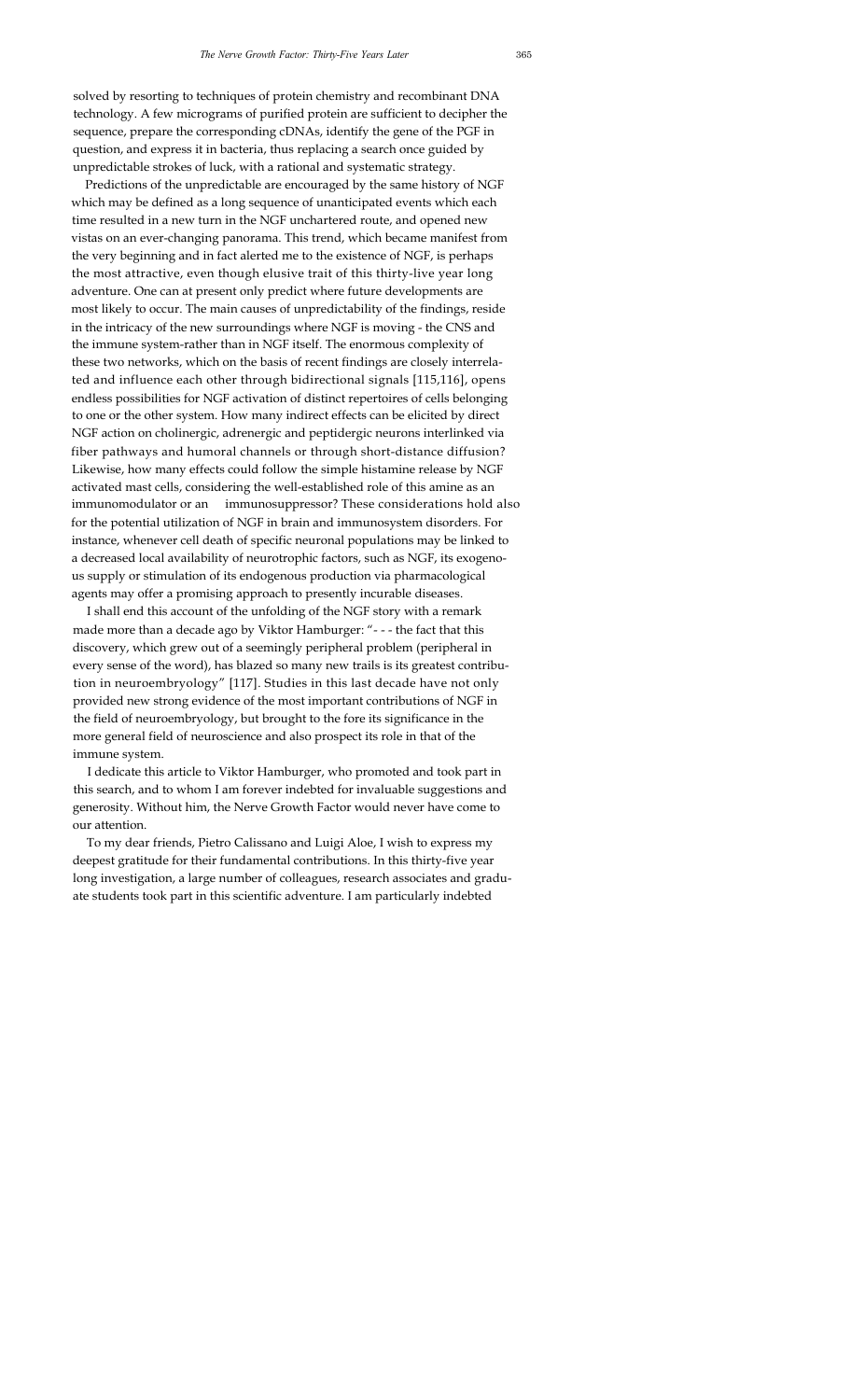and I very gratefully acknowledge the most important work performed by two of them: Drs. Piero Angeletti and Vincenzo Bocchini. To Professor Carlos Chagas, for his generous hospitality in the Biophysic Institute of the University of Brasil, and to Dr. Hertha Meyer who helped me in devising the tissue culture bioassay of NGF, my warmest thanks.

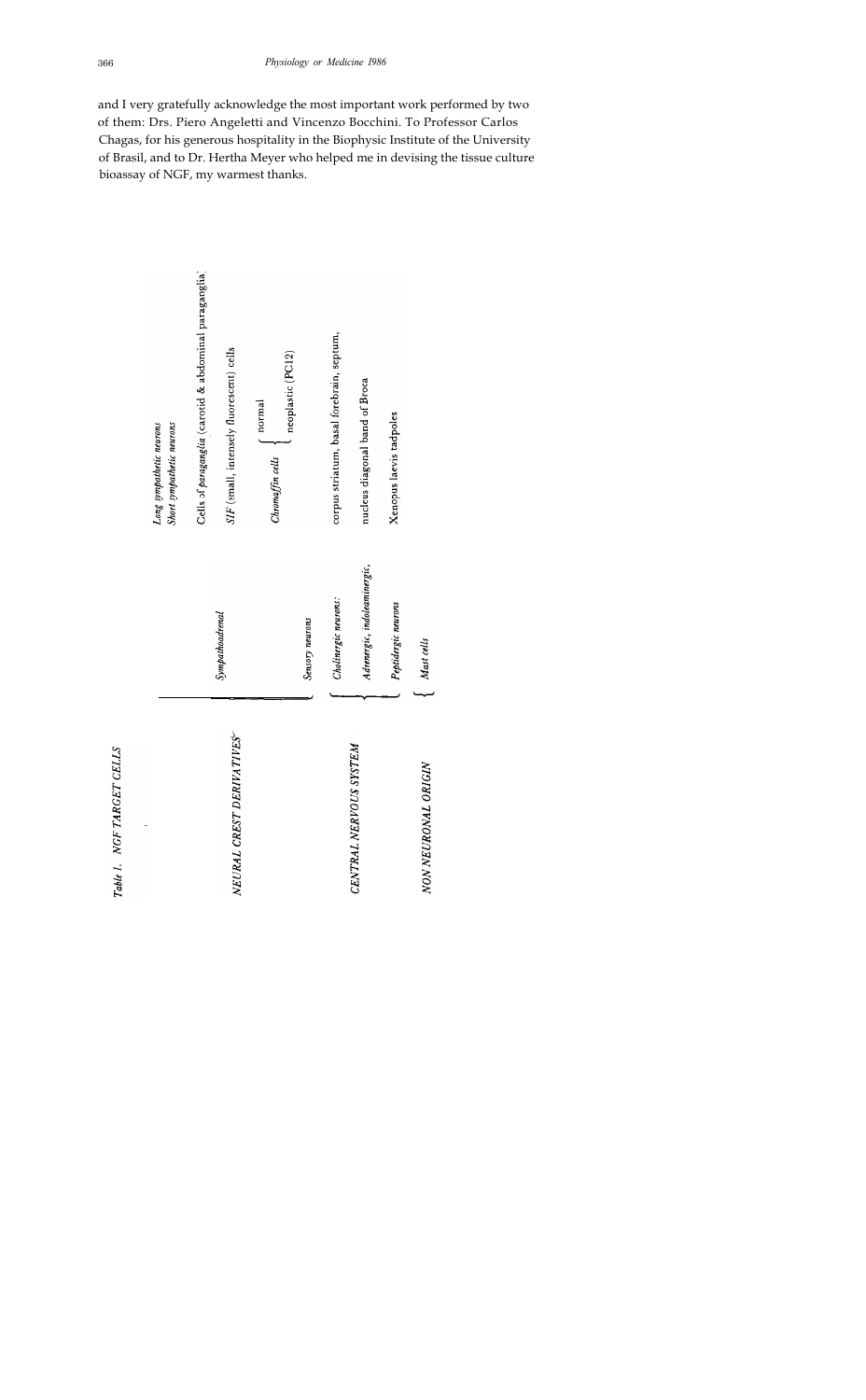## **REFERENCES**

- 1. Medawar P. B., in The Art of the Soluble, (Methuen & Co., LTD, 1967) pp. 106- 107.
- 2. Harrison R. G., Proc. Roy. Soc. London Series B 118, 155- 196 (1935).
- 3. Hamburger V., J. Exp. Zool., 68,449-494 (1934).
- 4. Tello J. F., Trabajos Lab. Invest. Biol. Univ. Madrid 21, l-93 (1922).
- 5. Levi-Montalcini R., Prog. Brain Res. 4, l-29 (1964).
- 6. Levi-Montalcini R., Levi G., Arch. Biol. Liege 54, 183-206 (1943).
- 7. Hamburger V., Levi-Montalcini R., J. Exp. Zool. 111, 457-502 (1949).
- 8. Levi-Montalcini R., J. Comp. Neurol. 91, 209-242 (1949).
- 9. Levi-Montalcini R., J. Morphol. 86, 256-283 (1950).
- 10. Bueker E. D., Anat. Rec. 102, 369-390 (1948).
- 11. Levi-Montalcini R., Hamburger V., J. Exp. Zool. 116, 321-362 (1951).
- 12. Levi-Montalcini R., Ann. N.Y. Acad. Sci. 55, 330-343 (1952).
- 13. Levi-Montalcini R., Hamburger V., J. Exp. Zool. 123, 233-288 (1953).
- 14. Levi-Montalcini R., in The Neurosciences: Paths of Discovery, F. G. Worden, J. P. Swayzey, G. Adelman, Eds. (MIT Press, 1975), pp. 245-265.
- 15. Levi-Montalcini R., Meyer H., Hamburger V., Cancer Res. 14, 49-57 (1954).
- 16. Cohen S., Levi-Montalcini R., Hamburger V., Proc. Natl. Acad. Sci. USA 40, 1014-1018 (1954).
- 17. Cohen S., Levi-Montalcini R., Proc. Natl. Acad. Sci. USA 42, 571-574 (1956).
- 18. Cohen S., J. Biol. Chem. 234, 1129-1137 (1959).
- 19. Levi-Montalcini R., Cohen S., Proc. Natl. Acad. Sci. USA 42, 695-699 (1956).
- 20. Cohen S., Proc. Natl. Acad. Sci. USA 46, 302-311 (1960).
- 21. Levi-Montalcini R., Booker B., Proc. Natl. Acad. Sci. USA 46, 373-384 (1960).
- 22. Levi-Montalcini R., Booker B., Proc. Natl. Acad. Sci. USA 46, 384-391 (1960).
- 23. Levi-Montalcini R., Science 143, 105-110 (1964).
- 24. Levi-Montalcini R., The Harvey Lectures 60, 217-219 ( 1966)
- 25. Levi-Montalcini R., Angeletti P. U., Pharmacol. Rev. 18, 819-828 (1966).
- 26. Steiner G., Schönbaum E. Eds., Immunosympathectomy (Elsevier Publishing Co., Amsterdam, 1972).
- 27. Levi-Montalcini R., Angeletti P. U., Dev. Biol. 7, 653-659 (1963).
- 28. Levi-Montalcini R., Aloe L., Calissano P., Cozzari C., in 1st Meeting of the Internatl. Society for Dev. Neuroscience, Strasbourg, vol. 1, pp. 5 (1980).
- 29. Aloe L., Cozzari C., Calissano P., Levi-Montalcini R., Nature 291, 413-415 (1981).
- 30. Johnson E.M., Gorin P.D., Brandeis L.D., Pearson J.. Science 210, 916-918 (1980).
- 31. Goedert M., Otten U., Schaefer T., Schwab M., Thoenen H., Brain Res. 201, 399-409 (1980).
- 32. Angeletti P. U., Levi-Montalcini R., Proc., Natl. Acad. Sci. USA 65, 114- 121 (1970).
- 33. Calissano P., Monaco G., Menesini-Chen M. G., Chen J. S., Levi-Montalcini R., in Contractile Systems in Non-muscle Tissue, S. W. Perry, A. Margret, R. S. Adelstein, Eds. (Elsevier, Amsterdam, 1976a), pp. 201-211.
- 34. Hendry I.A., Brain Res. 90, 235-244 (1975).
- 35. Levi-Montalcini R., Aloe L., Mugnaini E., Oesch F., Thoenen H., Proc. Natl. Acad. Sci. USA 72, 595-599 (1975).
- 36. Hendry I. A., and Campbell, J. J. of Neurocytol. 5, 351-360 (1976).
- 37. Aloe L., Mugnaini E., Levi-Montalcini R., Arch. Ital. Biol. 113, 326-353 (1975).
- 38. Stöckel K., Paravicini U., Thoenen H., Brain Res. 76, 413-421 (1974).
- 39. Hamburger V., Brunso-Bechtold V. J. K., Yip J. W., J. Neurosci. 1, 60-71 (1981).
- 40. Levi-Montalcini R., Prog. Brain Res. 45, 235-258 (1976).
- 41. Menesini-Chen M. L., Chen J. S., Levi-Montalcini R., Arch. Ital. Biol. 116, 53-84 (1978).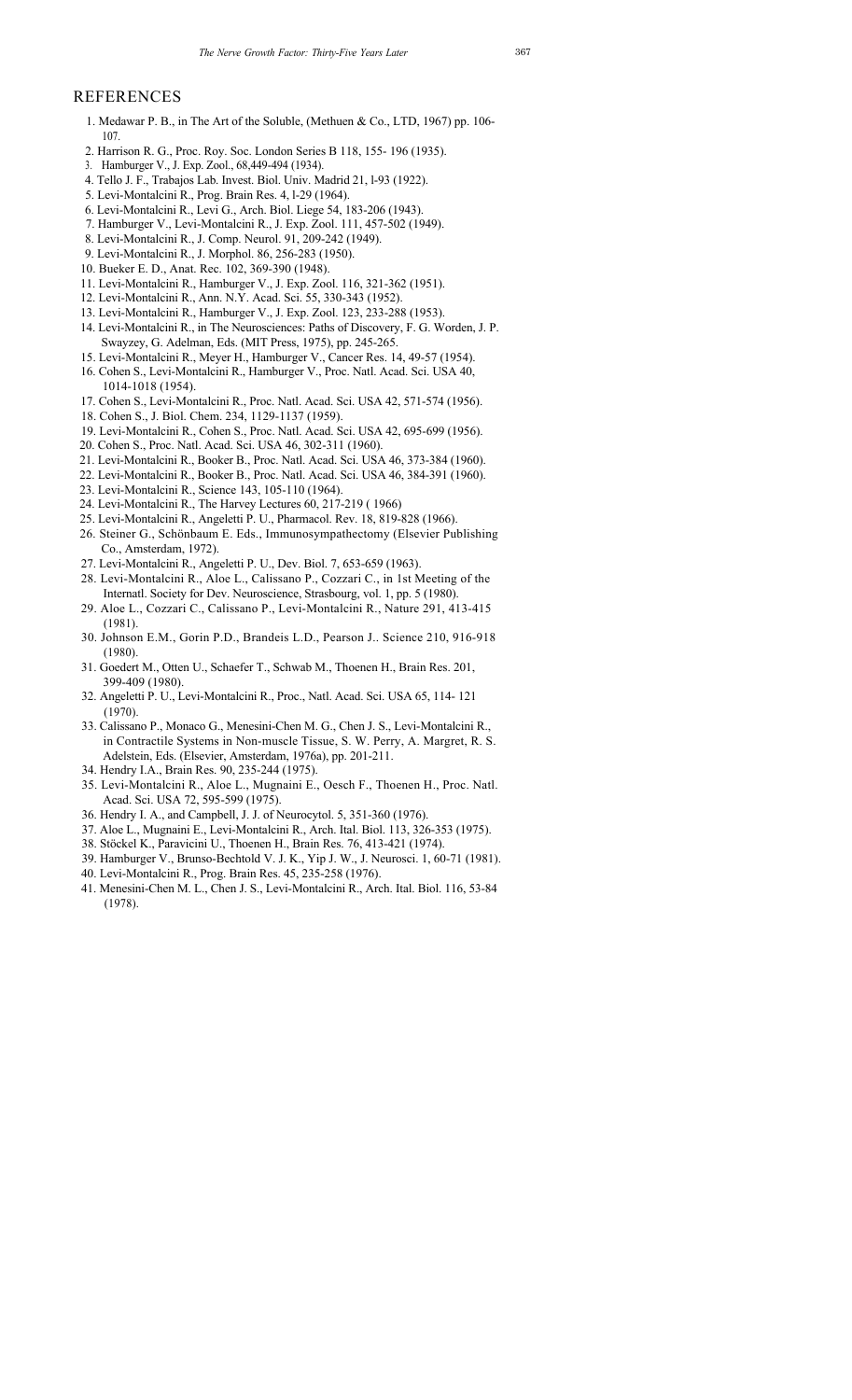- 42. Gundersen R. W., Barrett J. N., Science 206, 1079-1080 (1979).
- 43. Gundersen R. W., Barrett J. N., J. Cell Biol. 87, 546-554 (1980).
- 44. Campenot R. B., Dev. Biol. 93, 1-12 (1982).
- 45. Campenot R.B., Dev. Biol. 93, 13-41 (1982).
- 46. Pfenninger K. H., Johnson M. P., Proc. Natl. Acad. Sci. USA 78, 7797-7800 (1981).
- 47. Calissano P., Cattaneo A., Aloe L., Levi-Montalcini R., in Hormonal Proteins and Peptides, C. H. Li, Ed. (Academic Press, 1984), Vol. XII, pp. l-56.
- 48. Bradshaw R.A., Annu. Rev. Biochem. 47, 191-216 (1978).
- 49. Thoenen H., Barde Y. A., Physiol. Rev. 60, 1284-1335 (1980).
- 50. Greene L.A., Shooter E. M., Annu. Rev. Neurosci. 3, 353-402 (1980).
- 51. Calissano P., Cattaneo A., Biocca S., Aloe L., Mercanti D., Levi-Montalcini R., Exp. Cell Res. 154, l-9 (1984).
- 52. Levi-Montalcini R., Calissano P., Trends Neurosci. 9, 473-476 (1986).
- 53. Thoenen H., Angeletti P. U., Levi-Montalcini R., Kettler R., Proc. Natl. Acad. Sci. USA 68, 1598-1602 (1971).
- 54. Paravicini U., Stoeckel K., Thoenen H., Brain Res. 84, 279-291 (1975).
- 55. Johnson E. M., Yip H. K., Nature 314, 751-753 (1985).
- 56. Greene L. A., Tischler A. S., Proc. Natl. Acad. Sci. USA 73, 2424-2428 (1976).
- 57. Unsicker K., Krisch B., Otten U., Thoenen H., Proc. Natl. Acad. Sri. USA 75, 3498-3502 (1978).
- 58. Aloe L., Levi-Montalcini R., Proc. Natl. Acad.Sci. USA 76, 1246-1250 (1979).
- 59. Greene L. A., Liem R. K. H., Shelanski M. L., J. Cell Biol. 96, 76-83 (1983).
- 60. Lillien L. E., Claude P., Nature 317, 632-634 (1985).
- 61. Burnstein, D. E., Greene L. A., Dev. Biol. 94, 477-482 (1982).
- 62. Levi-Montalcini R., Aloe L., Adv. Biochem. Psychopharmacol. 25, 3-16 (1980).
- 63. Doupe A. J., Patterson P. H., Landis S.C., J. Neurosci. 5, 2143-2160 (1985).
- 64. Doupe A. J., Landis S. C., Patterson P. H., J. Neurosci. 5, 2119-2142 (1985).
- 65. Owman C., Sjoberg N. O., in Proceedings of the 5th International Congress of Endocrinology, V. H. T. James, Ed. (Excerpta Medica, Amsterdam, 1977), vol. I, pp. 205-209.
- 66. Szutowicz A., Frazier W.A., Bradshaw R.A., J. Biol. Chem. 251, 1516-1523 (1976).
- 67. Seiler M., Schwab M., Brain Res. 30, 33-39 (1984).
- 68. Gnahn H., Hefti F., Heumann R., Schwab M. E., Thoenen H., Dev. Brain Res. 9, *45-52* (1983).
- 69. Hefti F., Dravid A., Hartikka J., Brain Res. 293, 305-311 (1984).
- 70. Mobley W. C., Rutkowski J. L., Tennekoon G. I., Buchanan K., Johnston M. V., Science 229, 284-287 (1985).
- 71. Williams L. P., Varon S., Peterson G. M., Wictorin K., Fischer W., Bjorklund A., Gage F. H., Proc. Natl. Acad. Sci. USA 83, 9231-9235 (1986).
- 72. Kromer L. F., Science 235, 214-216 (1987).
- 73. Korsching S., Auburger G., Heumann R., Scott J., Thoenen H., EMBO J. 4, 1389-1393 (1985).
- 74. Shelton D. L., Reichardt L. F., Proc. Natl. Acad. Sci. USA 83, 2714-2718 (1986).
- 75. Whittemore S. R., Ebendal T., Lärkfors L., Olson L., Seiger A., Stromberg I., Persson H., Proc. Natl. Acad. Sci. USA 83, 817-821 (1986).
- 76. Aloe L., Levi-Montalcini R., Brain Res. 133, 358-366 (1977).
- 77. Böhm A., Aloe L., Acad. Naz. dei Lincei 80, l-6 (1986).
- 78. Bruni A., Bigon E., Boarato E., Leon A., Toffano G., FEBS Lett. 138, 190-192 (1982).
- 79. Sugiyama K., Suzuki Y., Furuta H., Arch. Oral. Biol. 30, 93-95 (1985).
- 80. Mazurek N., Weskamp G., Erne P., Otten U., FEBS Lett. 198, 315-320 (1986).
- 81. Thorpe L. W., Werrbach-Perez K., Perez-Polo J. R., 2° Internatl. Workshop on Neuroimmunomodulation, Dubrovnik, Abstract, pp. 151 (1986).